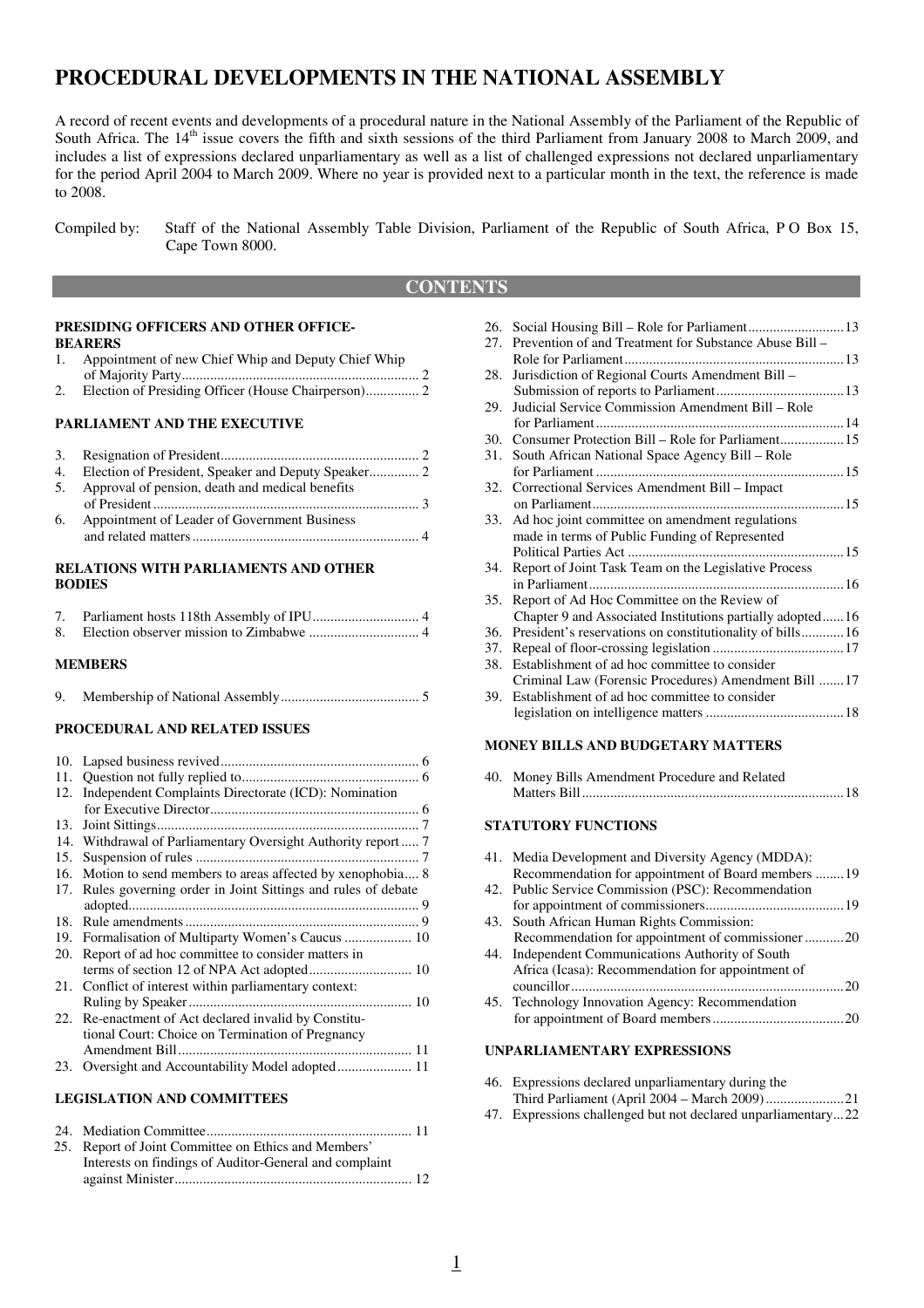# **PRESIDING OFFICERS AND OTHER OFFICE-BEARERS**

## **[1] APPOINTMENT OF NEW CHIEF WHIP AND DEPUTY CHIEF WHIP OF MAJORITY PARTY**

On 25 September, the President appointed Mr E N Mthethwa as the Minister of Safety and Security. At the time, Mr Mthethwa was the Chief Whip of the Majority Party.

Mr A C Nel, who was the Deputy Chief Whip of the Majority Party, was appointed Acting Chief Whip of the Majority Party.

On 23 October, Mr M S Booi was appointed Chief Whip of the Majority Party. Mr G B Magwanishe replaced Mr Nel as the Deputy Chief Whip of the Majority Party as Mr Nel was appointed House Chairperson.

## **[2] ELECTION OF PRESIDING OFFICER (HOUSE CHAIRPERSON)**

House Chairpersons in the Assembly are appointed by a resolution of the House. On 23 October, in terms of a resolution moved by the Chief Whip of the Majority Party, the House appointed Mr A C Nel as House Chairperson to replace Mr G Q M Doidge who had been appointed Minister of Public Works on 25 September.

# **PARLIAMENT AND THE EXECUTIVE**

### **[3] RESIGNATION OF PRESIDENT**

During a sitting on 22 September, the Speaker announced that she had received a letter of resignation from the President of the Republic of South Africa. The Speaker proceeded to read the letter which was subsequently published in the Minutes (*Minutes, 22 September, pp1720-1721*).

In the letter the President, among other things, informed the House that the leadership of his political organisation, the African National Congress, had decided to recall him as President of the country. He said that the letter served to inform members that he had therefore decided to resign his position as President of the country, effective upon receiving the Speaker's advice that Parliament had finalised the matter.

On 23 September, the Chief Whip of the Majority Party moved that the House, noting that the President of the Republic of South Africa had submitted his resignation to the Speaker on 21 September, agrees that the resignation of the President would take effect on 25 September.

Although there was no debate on the motion, declarations of vote were made on behalf of the Freedom Front Plus, Democratic Alliance, United Democratic Movement, Inkatha Freedom Party, African Christian Democratic Party, Independent Democrats, United Christian Democratic Party, Minority Front and the African National Congress.

Dr C P Mulder, on behalf of the Freedom Front Plus, submitted a written formulation of the party's viewpoint in respect of the President's resignation.

A division was demanded and the results of the vote were as follows: AYES − 298, NOES − 10 and ABSTENTIONS − 1. The motion by the Chief Whip of the Majority Party that the President's resignation would take effect on 25 September was accordingly agreed to.

## **[4] ELECTION OF PRESIDENT, SPEAKER AND DEPUTY SPEAKER**

#### **Introduction**

On 21 September, the President of South Africa, Mr T M Mbeki, submitted his resignation to the National Assembly, seven months prior to the expiry of his term of office. In his resignation letter, the President informed the National Assembly that the leadership of his political organisation, the African National Congress (ANC), had decided to recall him as President of the country, leading to his resignation.

#### **Constitutional background**

In terms of the Constitution, the President is elected by the National Assembly from amongst its members. If a vacancy occurs in the office of the President, the National Assembly must elect a new President within 30 days of the vacancy arising. The election to fill a vacancy must be held at a time and on a date determined by the Chief Justice, or another judge designated by the Chief Justice.

As required, the Chief Justice was notified of the vacancy in the office of the President and he called a meeting of the National Assembly for 25 September for the purpose of electing a President for the country.

The Chief Justice determines the rules as contemplated in item 9 of Part A of Schedule 3 to the Constitution under which the election takes place, and accordingly, he presented detailed rules to the National Assembly with a request that they be distributed to members before the relevant sitting.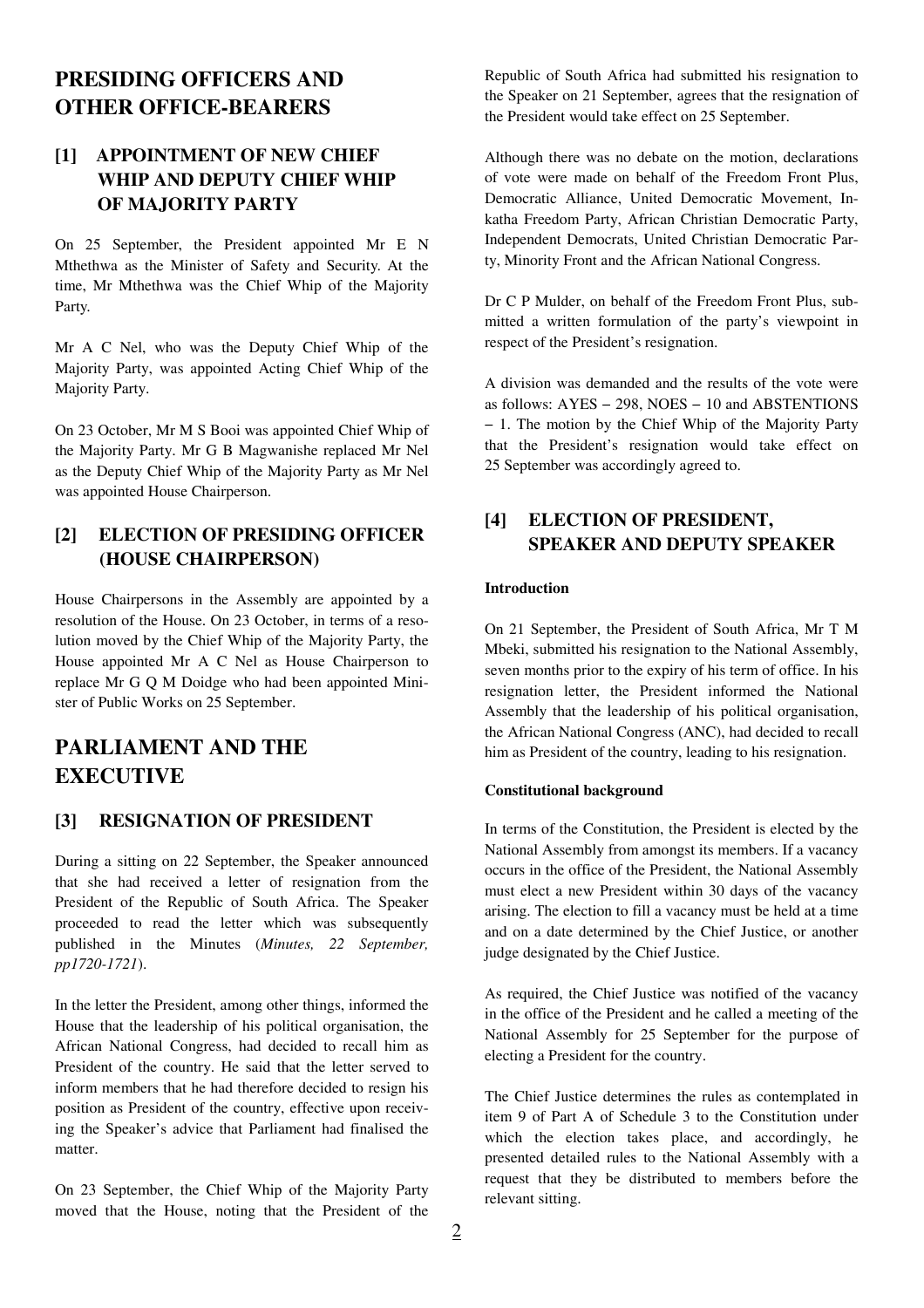The rules dealt with procedures for the meeting, duties of the presiding officer and those assisting the presiding officer, nomination of candidates, procedures for voting and announcing the results of the election.

#### **Election of new President**

On 25 September, the National Assembly was convened with the Chief Justice taking the Chair. He announced that the purpose of the sitting was to elect a President for the country. The returning officer and assistant returning officers are appointed by the Chief Justice. The Secretary to Parliament is normally the Returning Officer and other officials of Parliament serve as assistants.

After the Chief Justice had called for nominations, two members, Mr K P Motlanthe of the ruling ANC and Mr W J Seremane of the largest opposition party (DA), were duly nominated.

As more than one member was nominated, the Chief Justice announced that a secret ballot would take place in terms of item 6 of Part A of Schedule 3 to the Constitution and suspended proceedings for preparation of the ballot papers. For the purposes of such an eventuality, arrangements were made in advance to have voting booths, ballot boxes and a list of members entitled to vote available.

Ballot papers were prepared as directed by the returning officer. The surnames of the two candidates were printed on the ballot paper in alphabetical order. Ballot papers were issued to members individually, upon their names being called, who then proceeded to voting booths in the Chamber of the National Assembly, marked their papers and deposited them in ballot boxes. The ballot boxes were shown to be empty before voting, and then sealed on instruction from the Chief Justice after voting had finished. It should be noted, especially, that voting took place in the Chamber in an open session. The public and the media were allowed to view the voting from the public gallery, while the secrecy of the ballot was nevertheless maintained.

The Chief Justice suspended proceedings to allow the votes to be counted. The assistant returning officers removed the ballot boxes to a separate room where counting took place.

Upon the resumption of business, the Chief Justice announced the results of the ballot with Mr K Motlanthe duly elected President of South Africa with 269 votes against 50 votes for Mr Seremane (*Minutes, 25 September, p1774*).

It should be noted that, in terms of the rules applicable to the election of the President issued by the Chief Justice, the returning officer was instructed to retain the nomination papers, the used ballot papers and their counterfoils in a sealed packet for a period of at least one year. The sealed packet may not be opened except by order of a court.

#### **Election of Speaker and Deputy Speaker**

On 25 September, the Speaker, with leave, announced that she had resigned as Speaker of the National Assembly with immediate effect. Her resignation was necessitated by her anticipated appointment as Deputy President of the country.

The Chief Justice took the Chair to preside over the election of the Speaker and called for nominations. Two members, Ms G L Mahlangu-Nkabinde of the Majority Party and Mrs C S Botha of the largest opposition party, were duly nominated.

There having been two nominations, the Chief Justice announced that a secret ballot would take place. He suspended proceedings, and after preparation of the ballot papers, the House proceeded to a secret ballot to elect the Speaker.

Identical voting and counting arrangements were made and followed, as was the case with the election of the President.

When proceedings resumed, the Chief Justice announced the results of the ballot and declared Ms G L Mahlangu-Nkabinde duly elected as Speaker of the National Assembly.

The Serjeant-at-Arms conducted the Speaker to the Chair whereafter she expressed the sense of the honour conferred on her.

The newly elected Speaker previously held the office of Deputy Speaker and as a result a vacancy had occurred for a Deputy Speaker. The House therefore proceeded to elect a Deputy Speaker for the National Assembly.

The Speaker called for nominations and Ms N C Madlala-Routledge of the Majority Party was duly nominated. There were no other nominations and the Speaker declared Ms Madlala-Routledge duly elected as Deputy Speaker of the National Assembly. The Deputy Speaker expressed the sense of the honour conferred on her.

## **[5] APPROVAL OF PENSION, DEATH AND MEDICAL BENEFITS OF PRESIDENT**

On 26 September, the National Assembly resolved that, in terms of section  $2(5)(a)$  of the Remuneration of Public Office Bearers Act, No 20 of 1998, a taxable pension benefit be paid to the President upon retirement which is equivalent to 100% of the total annual remuneration (salary and allowance) payable on the day prior to retirement. The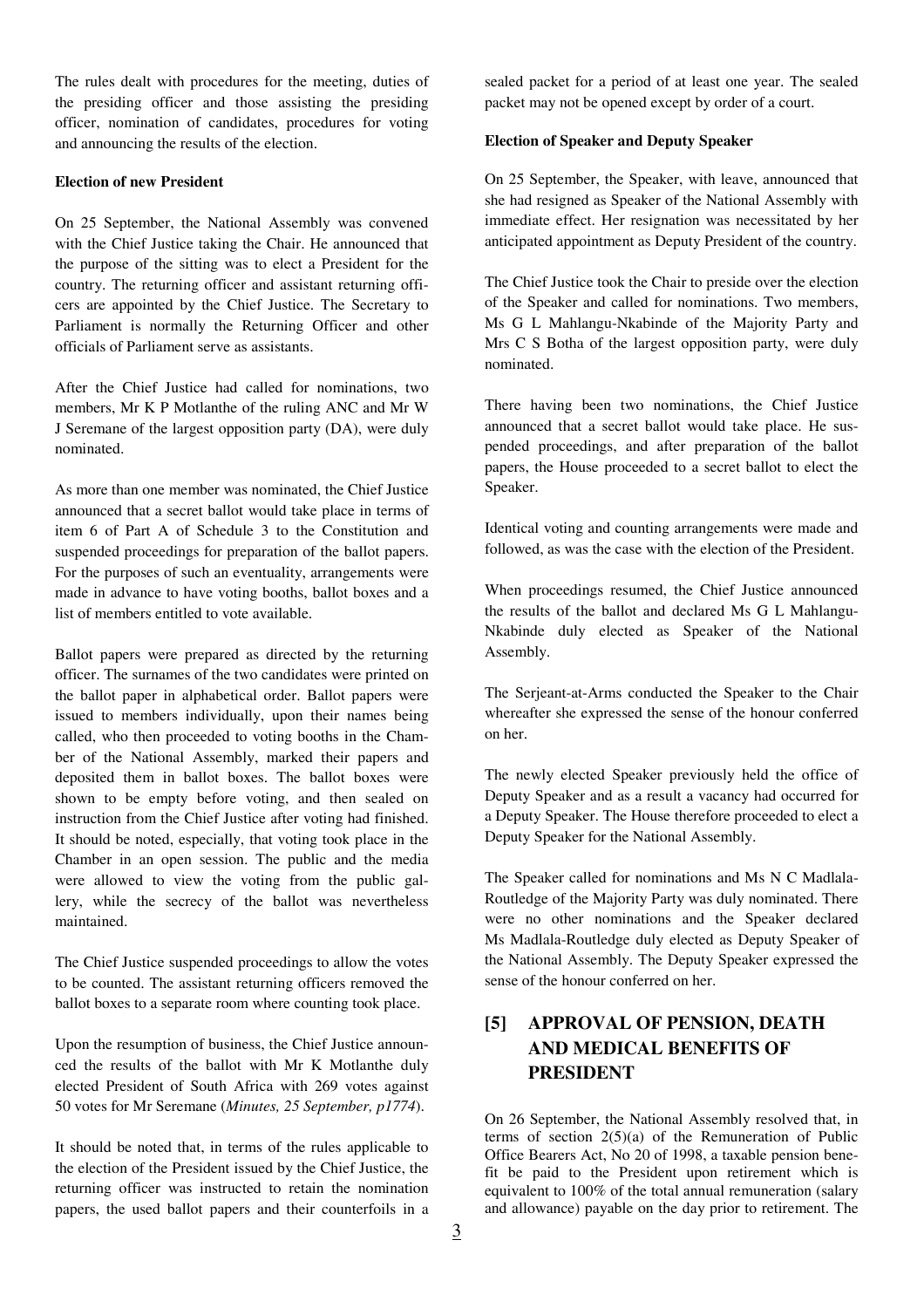said pension benefit to be increased annually in keeping with the pension increases granted to public office-bearers (*Minutes, 26 September, p1788*).

The Assembly also resolved that, in terms of section 2(5)(b) of the said Act, upon the death of the President or a former President, a taxable pension benefit be paid to the spouse equal to 50% of the pension benefit payable to the President or former President at the time of death. The said pension benefit to be increased annually in keeping with the pension increases granted to public office-bearers.

In terms of section  $2(6)$  of the said Act, the Assembly resolved that after the retirement of the President, the State shall contribute the full amount payable to a medical aid scheme in respect of the President or the spouse or dependant as the case may be.

The Assembly, by resolution, agreed that the decision which was adopted by the House on 5 November 1998, be amended in accordance with the above decisions, with retrospective effect from 5 November 1998.

### **[6] APPOINTMENT OF LEADER OF GOVERNMENT BUSINESS AND RELATED MATTERS**

Mr K P Motlanthe became a member of the National Assembly with effect from 6 May and took his seat in the Assembly on 20 May. Mr Motlanthe was subsequently appointed by the President as Minister in the Presidency in July and on 19 August, the Speaker announced that Mr Motlanthe had been appointed Leader of Government Business with effect from 18 July. Mr Motlanthe replaced Ms P G Mlambo-Ngcuka who had resigned as a member of the National Assembly with effect from 25 September.

Mr Motlanthe was elected President of the Republic on 25 September. Ms B Mbete was appointed by the President as Deputy President of the Republic.

On 21 October, the Speaker, Ms G L Mahlangu-Nkabinde, announced that she had been informed by the President that the Deputy President had been appointed Leader of Government Business in terms of section 91(4) of the Constitution.

## **RELATIONS WITH PARLIAMENTS AND OTHER BODIES**

### **[7] PARLIAMENT HOSTS 118TH ASSEMBLY OF IPU**

Established in 1889 and with its Headquarters in Geneva, the Inter-Parliamentary Union (IPU) is the international organisation of Parliaments of sovereign states. More than 140 national Parliaments and seven associated regional Assemblies are currently affiliated to the IPU. It is the focal point for worldwide parliamentary dialogue and works for peace and co-operation amongst peoples and for the establishment of representative democracy. The organisation also co-operates with regional inter-parliamentary organisations as well as with international intergovernmental and civil society organisations that are motivated by the same ideals.

On 12 April 2007, the Speaker and the Chairperson of the NCOP signed an agreement between the Parliament of South Africa and the IPU concerning the hosting of the 118<sup>th</sup> Assembly of the IPU and related matters in Cape Town from 13-18 April 2008.

The  $118<sup>th</sup>$  IPU Assembly was inaugurated on 13 April at a ceremony held at the Cape Town International Convention Centre, which was attended by 1 700 delegates from 135 countries. The theme for the Assembly was *"Pushing back the frontiers of poverty".* Inaugural addresses were delivered by the Speaker of the National Assembly, Ms Baleka Mbete; United Nations Deputy Secretary-General, Dr Asha-Rose Migiro; and Acting President of the IPU Executive Committee, Ms Katri Komi. The ceremony concluded with a statement by the President of the Republic, who declared the  $118<sup>th</sup>$  IPU Assembly officially open. The agenda for the  $118<sup>th</sup>$  IPU Assembly included:

- General debate on the political, economic and social situation in the world with the overall theme of *Pushing back the frontiers of poverty*;
- The role of Parliaments in striking a balance between national security, human security and individual freedoms, and in averting the threat to democracy (Standing Committee on Peace and International Security);
- Parliamentary oversight of State policies on foreign aid (Standing Committee on Sustainable Development, Finance and Trade);
- Migrant workers, people trafficking, xenophobia and human rights (Standing Committee on Democracy and Human Rights);
- The role of Parliaments and the Inter-Parliamentary Union in ensuring an immediate halt to the rapidly deteriorating humanitarian situation in conflict areas and its environmental dimension, in facilitating the Palestinians' right to self-determination − particularly by ending the blockade in Gaza − and in accelerating the creation of a Palestinian State through viable peace processes.

### **[8] ELECTION OBSERVER MISSION TO ZIMBABWE**

On 12 March, the National Assembly adopted a motion noting that Zimbabwe was to hold joint presidential and parliamentary elections on 29 March and resolved that Parliament should send a fifteen-member multiparty delegation as part of the Southern African Development Community (SADC) observer mission. The NCOP concurred with the Assembly's decision on 19 March. The party re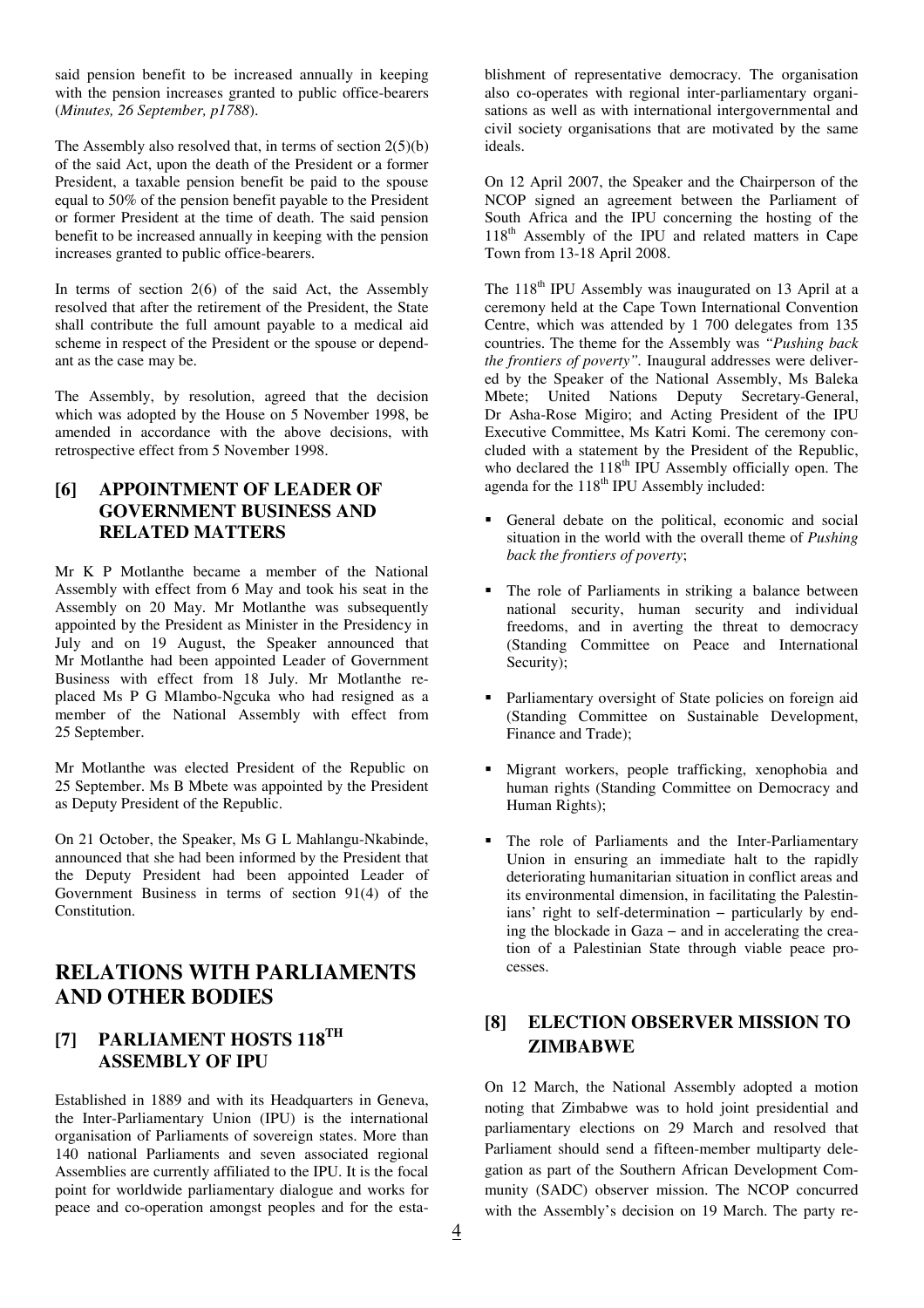presentation on the delegation was ANC 9; DA 3; UDM 1; ACDP 1 and AZAPO 1.

In May, the Zimbabwe Electoral Commission (ZEC) announced that the presidential candidates had failed to achieve enough votes and that there would consequently be a run-off election on 27 June. On 25 June, the National Assembly adopted a further motion that Parliament send a twenty-member multiparty delegation to Zimbabwe, again as part of the SADC mission, to observe the run-off election. The NCOP concurred with this decision on the same day.

In terms of the resolutions, the delegations were to observe the election campaign in the run-up to the elections, the casting of votes and subsequent counting and, after the completion of the missions, present missions' reports to the Houses. At the time of writing, the reports had yet to be tabled.

### **MEMBERS**

### **[9] MEMBERSHIP OF NATIONAL ASSEMBLY**

Vacancies occur due to the resig-nation of a member from the National Assembly or from the party a member represents in the National Assembly or the passing away of a member. Vacancies are filled in terms of the Electoral Act, No 78 of 1998, which stipulates that casual vacancies have to be filled by parties nominat-ing the next qualified and available member from the party list.

The following vacancies which occurred during the reporting period as well as one vacancy that occurred in 2006 and two that occurred in 2007 were filled during the period January 2008 to March 2009:

- 1. Mr T D H Ramphele (ANC − National) resigned with effect from 1 October 2006 and was replaced by Ms T M A Gasebonwe with effect from 31 October 2008. After not being sworn in, her nomination was duly adjusted to be effective from 31 October 2008.
- 2. Ms Z N Nawa (ANC − National) passed away on 5 November 2007 and was replaced by Mr K P Motlanthe with effect from 6 May 2008.
- 3. Mr A M Maziya (ANC − National) resigned with effect from 1 December 2007 and was replaced by Mr J M Mnisi with effect from 6 May 2008. Mr Mnisi was not eligible to be nominated because he occupied a position in the public service. A vacancy therefore existed in terms of the law. The vacancy was filled by the nomination of Mr A C Jacob with effect from 7 August 2008.
- 4. Mr D H M Gibson (DA − Gauteng) resigned with effect from 15 January 2008 and was replaced by Dr D T George with effect from 15 January 2008.
- 5. Mr P J Gomomo (ANC − Eastern Cape) passed away on 22 January 2008 and was replaced by Mr P S Sizani with effect from 23 September 2008.
- 6. Prof A K Asmal (ANC − National) resigned with effect from 1 March 2008 and was replaced by Ms N C Mfeketo with effect from 6 May 2008.
- 7. Ms N C Kondlo (ANC − Eastern Cape) passed away on 23 March 2008 and was replaced by Mr J H Nash with effect from 7 August 2008.
- 8. Ms S H Ntombela (ANC − Free State) resigned with effect from 14 May 2008 and was replaced by Ms Z P Dlungwana with effect from 15 May 2008.
- 9. Mr S A Mshudulu (ANC − National) resigned with effect from 25 July 2008 and was replaced by Mr K K M Nyembe with effect from 7 August 2008.
- 10. Mr M E George (ANC − Eastern Cape) resigned with effect from 23 September 2008. The vacancy was not filled in the reporting period.
- 11. Mr K P Motlanthe was elected as President of the Republic on 25 September 2008 and ceased to be a member of the National Assembly in terms of section 87 of the Constitution. He was replaced by Mr L M Kgabi with effect from 14 November 2008.
- 12. Ms P G Mlambo−Ngcuka (ANC − National) resigned with effect from 25 September 2008 and was replaced by Ms A C Mashishi with effect from 31 October 2008.
- 13. Dr E G Pahad (ANC − National) resigned with effect from 25 September 2008 and was replaced by Ms S B Moiloa-Nqodi with effect from 31 October 2008.
- 14. Mr R Kasrils (ANC − National) resigned with effect from 25 September 2008 and was replaced by Mr F C Fankomo with effect from 31 October 2008.
- 15. Mr F S Mufamadi (ANC − National) resigned with effect from 25 September 2008 and was replaced by Ms F J Wright with effect from 31 October 2008.
- 16. Mrs G J Fraser-Moleketi (ANC − National) resigned with effect from 25 September 2008 and was replaced by Mr E Godongwana with effect from 14 November 2008.
- 17. Mr P J Moleketi (ANC − Gauteng) resigned with effect from 25 September 2008 and was replaced by Mr S Shiceka with effect from 25 September 2008.
- 18. Mr A G H Pahad (ANC − National) resigned with effect from 25 September 2008 and was replaced by Ms D N Sikosana with effect from 14 November 2008.
- 19. Mr M G P Lekota (ANC − National) resigned with effect from 25 September 2008 and was replaced by Ms T B Sunduza with effect from 14 November 2008.
- 20. Mrs A T Didiza (ANC − National) resigned with effect from 26 September 2008 and was replaced by Mr P O Moloto with effect from 14 November 2008.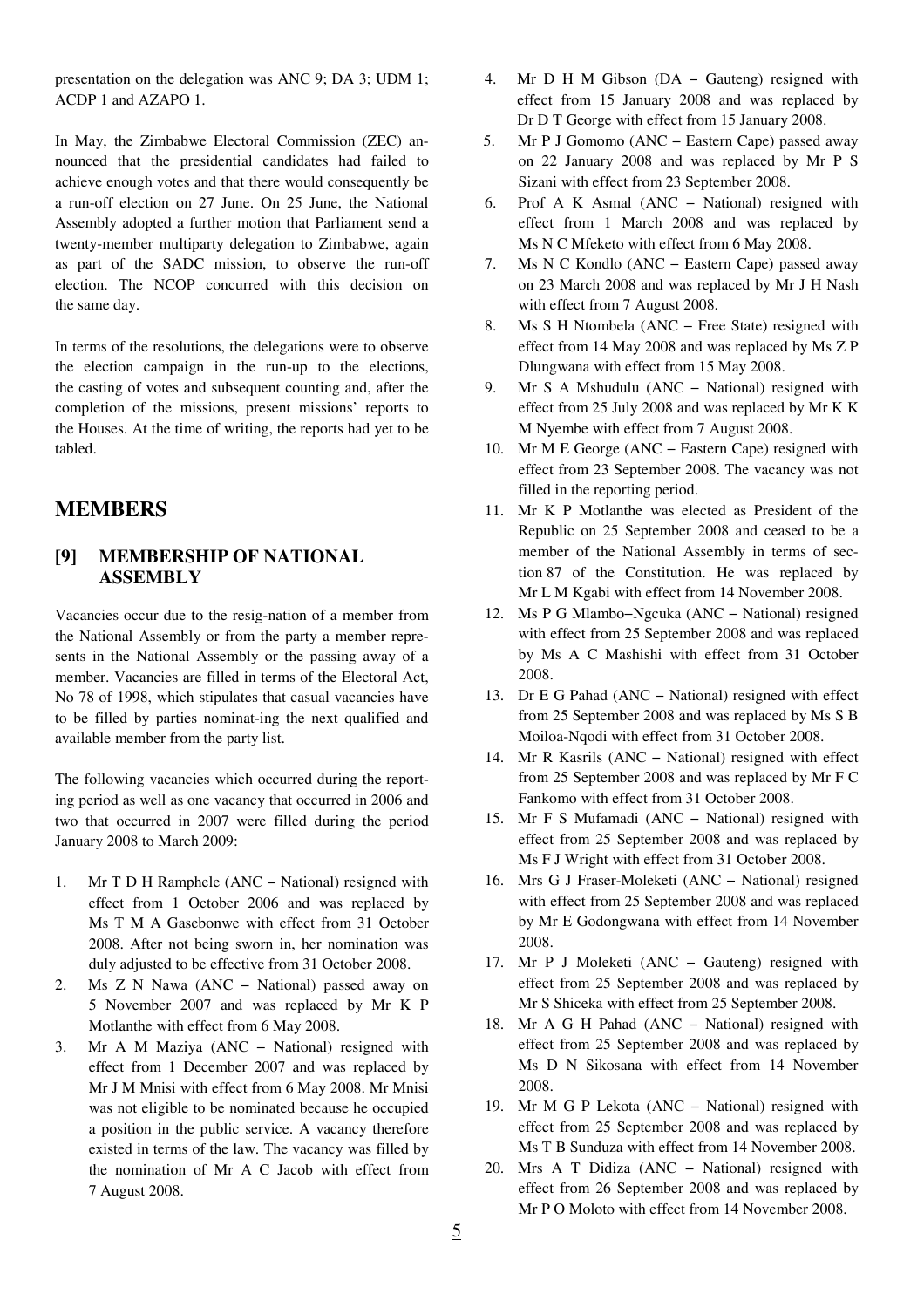- 21. Mr A Erwin (ANC − National) resigned with effect from 26 September 2008 and was replaced by Ms J C Moloi−Moropa with effect from 14 November 2008.
- 22. Ms S P Rwexana (ANC − National) resigned with effect from 28 October 2008 and was replaced by Mr X B Mabaso with effect from 14 November 2008.
- 23. Ms L M Mashiane (ANC − National) resigned with effect from 25 November 2008 and was replaced by Ms B T Shongwe with effect from 9 December 2008.
- 24. Ms C M P Ramotsamai (ANC − National) resigned with effect from 2 December 2008 and was replaced by Mr R P Zondo with effect from 9 December 2008.
- 25. Mr M T Likotsi (APC Floor-crossing) lost his seat with effect from 16 December 2008 and was replaced by Mr B Xuma with effect from 9 January 2009.
- 26. Rev N M Mahlawe (ANC − Eastern Cape) resigned with effect from 20 January 2009 and was replaced by Mr J M Matshoba with effect from 27 January 2009.
- 27. Ms M A A Njobe (ANC Eastern Cape) resigned with effect from 21 January 2009 and was replaced by Ms A D N Qikani with effect from 27 January 2009.
- 28. Mr S L Dithebe (ANC − National) lost his seat with effect from 27 January 2009 and was replaced by Mr D Erleigh with effect from 27 January 2009.
- 29. Ms M M Mdladlose (Nadeco floor-crossing list 2005) lost her seat with effect from 29 January 2009 and was replaced by Mr S A P Ngcobo with effect from 10 February 2009.
- 30. Mr J Schippers (ANC − National) passed away on 31 January 2009 and was replaced by Mr C J Hlaneki with effect from 4 February 2009.
- 31. Mr E Saloojee (ANC − National) passed away on 1 February 2009 and was replaced by Ms N F Nojozi with effect from 4 February 2009.
- 32. Mr L R R Reid (ANC − National) resigned with effect from 17 February 2009 and was replaced by Mr F H Nkoana with effect from 5 March 2009.
- 33. Mr L J Modisenyane (ANC − Free State) resigned with effect from 25 February 2009 and was replaced by Ms F Bikani with effect from 5 March 2009.
- 34. Mr M J Malahlela (ANC − National) resigned with effect from 1 March 2009 and was replaced by Mr T P Sidina with effect from 5 March 2009.
- 35. Bishop L J Tolo (ANC − Limpopo) lost his seat with effect from 2 March 2009.
- 36. Mr D V Bloem (ANC − National) lost his seat with effect from 6 March 2009 and was replaced by Ms L M Dunjwa with effect from 20 March 2009.
- 37. Ms E Ngaleka (ANC − National) lost her seat with effect from 6 March 2009 and was replaced by Ms H B Mkhize with effect from 20 March 2009.
- 38. Ms S M Camerer (DA − Gauteng) resigned with effect from 28 March 2009. Her seat was not filled in the reporting period.

## **PROCEDURAL AND RELATED ISSUES**

### **[10] LAPSED BUSINESS REVIVED**

In terms of the Assembly Rules, all motions and all other business on the Order Paper on the last sitting day of an annual session or term of the Assembly or when the Assembly is dissolved, lapse at the end of that day.

The Assembly resolved that the following items, which were on the Order Paper and that lapsed at the end of the 2007 annual session, be revived for consideration by the National Assembly:

12 February 2008: *National Environmental Laws Amendment Bill* and the *Report of the Ad Hoc Committee on the Review of Chapter 9 and Associated Institutions*; and

19 June 2008: Consideration of the Report of the Portfolio Committee on Justice and Constitutional Development on *Hearings conducted by Committee on occasion of review by Parliament on aspects of equality in society*.

### **[11] QUESTION NOT FULLY REPLIED TO**

In respect of questions, Assembly Rule 316 determines that all parliamentary business (including questions) lapse on the last sitting day of an annual session. A question that has therefore not been replied to will be recorded in the official record as not replied to.

In March, the matter of a question, that appeared on the Internal Question Paper of 24 August 2007 and which was not satisfactorily replied to by the Executive, was brought before the Speaker for consideration. The request to the Speaker was to ensure that the Executive provide the full reply to the question. The Speaker, being aware that there was no basis upon which to act on the request, tried to assist by requesting that the National Assembly Table staff contact the President's Parliamentary Counsellor informally to request the part of the reply that was not provided to the question.

The President's Parliamentary Counsellor acknowledged that the question was not fully responded to due to an oversight in the office. Accordingly the Speaker, in response to the request, advised the party to resubmit the second paragraph of the question as a new question.

### **[12] INDEPENDENT COMPLAINTS DIRECTORATE (ICD): NOMINATION FOR EXECUTIVE DIRECTOR**

The request from the Minister of Safety and Security in respect of a nomination of an Executive Director to the Independent Complaints Directorate (ICD) was tabled and referred to the Portfolio Committee on Safety and Security by the Speaker on 31 October 2007.

The nomination was made in terms of the provisions of section 51 of the South African Police Service Act, No 68 of 1995. The Act requires the Minister to nominate a suitably qualified person in terms of a procedure determined by the Minister in consultation with the Portfolio Committee on Safety and Security and the Select Committee on Security and Constitutional Affairs.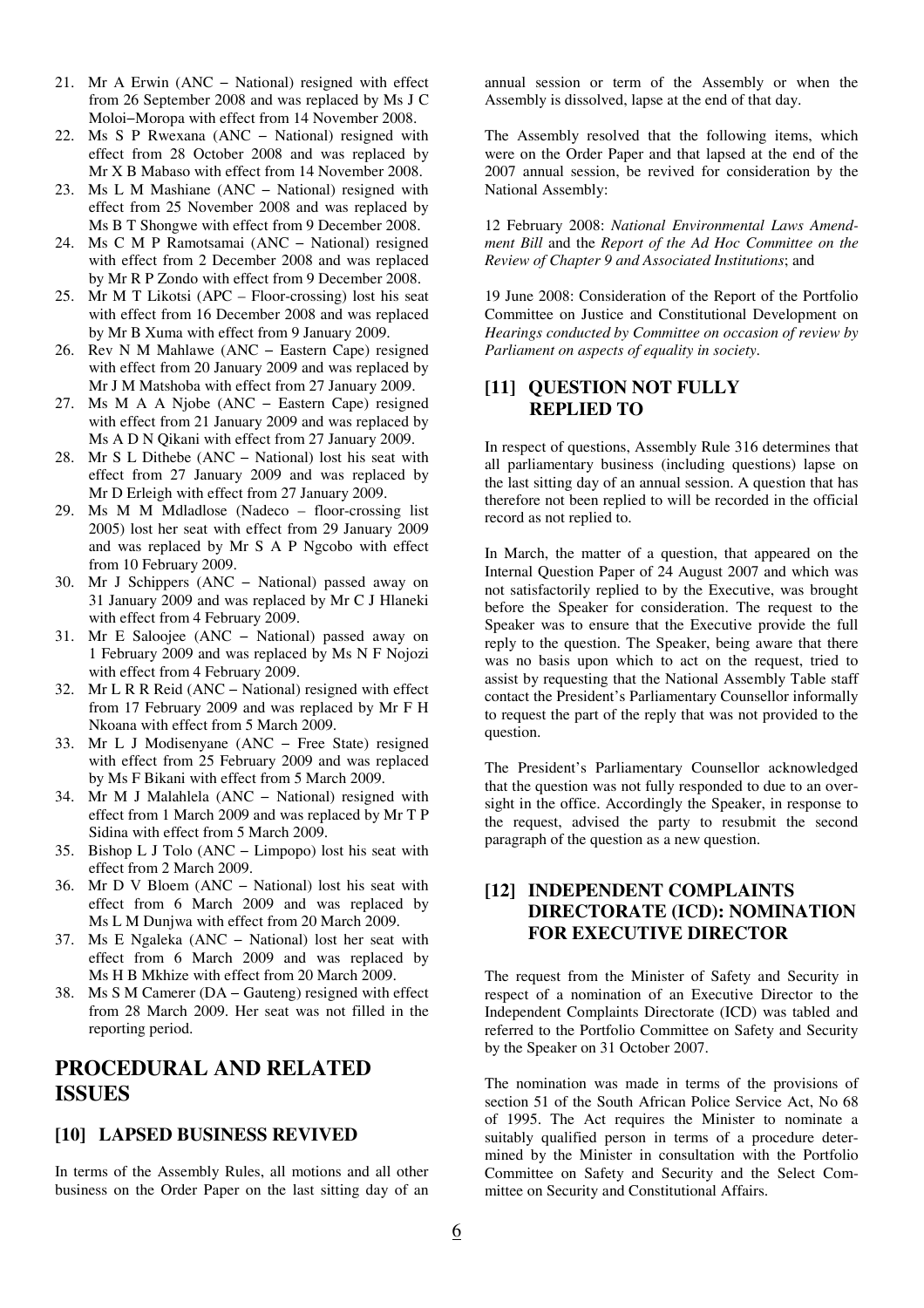While Parliament was processing the Minister's nomination, the Minister addressed a further request to the Speaker and the Chairperson of the NCOP asking Parliament to withdraw his nomination of a suitably qualified person for the position of Executive Director.

The Speaker and the Chairperson tabled the Minister's request for the withdrawal of the Minister's nomination in the ATC on 30 October.

### **[13] JOINT SITTINGS**

#### **Address by foreign heads of state**

On 28 February, the President of the Republic of France, His Excellency Mr Nicolas Sarkozy, addressed a Joint Sitting of Parliament.

On 28 May, the President of the Federal Republic of Nigeria, His Excellency Alhaji Umaru Musa Yar' Adua addressed a Joint Sitting of Parliament.

### **Debate on Report of Task Team of Members of Parliament Probing the Violence and Attacks on Foreign Nationals**

On 19 June, a debate was held on the Report of Task Team of Members of Parliament Probing the Violence and Attacks on Foreign Nationals.

#### **90th birthday celebration for Mr Nelson Mandela**

On 24 June, the Speaker and the Chairperson of the NCOP called a Joint Sitting to celebrate, through joint debate, the 90<sup>th</sup> birthday of former President Nelson Mandela.

## **[14] WITHDRAWAL OF PARLIAMENTARY OVERSIGHT AUTHORITY REPORT**

The Parliamentary Oversight Authority (POA) is the highest decision-making body on matters relating to the administration of Parliament. In 2008, the POA published a number of reports, including the report on *Proposed Policies on Parliamentary Travel and Computer and other Equipment for Members of Parliament*. The report was tabled by the Speaker and the Chairperson in the ATC of 13 May. The report appeared under "Further Business" on the Order Paper on 14 May.

The Speaker and the Chairperson announced in the ATC of 15 August the withdrawal of the report. The report was put back on the Order Paper and remained there until it lapsed at the end of the annual parliamentary session.

### **[15] SUSPENSION OF RULES**

### **Suspension of Joint Rule 15(3) (Proposal to establish joint mechanism)**

Joint Rule 15(3) states that "if a proposal to establish a joint committee is contained in draft legislation before a portfolio committee, a select committee or a joint committee referred to in Joint Rule 111, that committee must first refer the proposal to the Joint Rules Committee for a report and recommendation before that committee considers the proposal."

The *Financial Management of Parliament Bill*, a section 76 bill, which was considered by the Portfolio Committee on Finance contained a proposal to establish a joint mechanism. The bill started its life in Parliament as a bill introduced by a committee when the Assembly, on 23 September 2003, instructed the Portfolio Committee on Finance to consider the subject of the financial management of Parliament (see *Item 10, Issue 9*).

However, the second Parliament dissolved before the Portfolio Committee could finish its work on the matter. The third Parliament, by resolution, mandated the Ad Hoc Committee on Finance to consider the subject of the financial management of Parliament. The Assembly's ad hoc committees however were dissolved on 24 June 2004 and replaced by portfolio committees. The mandate given to the Ad Hoc Committee on Finance was transferred to the Portfolio Committee on Finance (see *Item 36, Issue 10*).

When the portfolio committee was considering the bill in 2008, the bill had a proposal to establish a joint mechanism. The chairperson of the portfolio committee wrote to the Speaker on 14 August, making her aware of the proposal in the bill and requesting that the matter be referred to the Joint Rules Committee. The Assembly was in committee period at the time and the Joint Rules Committee was scheduled to only meet in October. The Speaker informed the chairperson that the portfolio committee should proceed with the consideration of the proposal in the bill and that the House would suspend Joint Rule 15(3) at its first sitting of the third term.

On 22 September, the first sitting of the third term, the Chief Whip of the Majority Party moved a motion to suspend Joint Rule 15(3) for the purposes of disposal of the *Financial Management of Parliament Bill*. Since this was a Joint Rule the Assembly needed the concurrence of the NCOP. Consequently, the NCOP on 23 September agreed to a motion suspending the Joint Rule. The effect of the suspension was that the non-referral of the proposal to establish a joint mechanism was condoned by both Houses.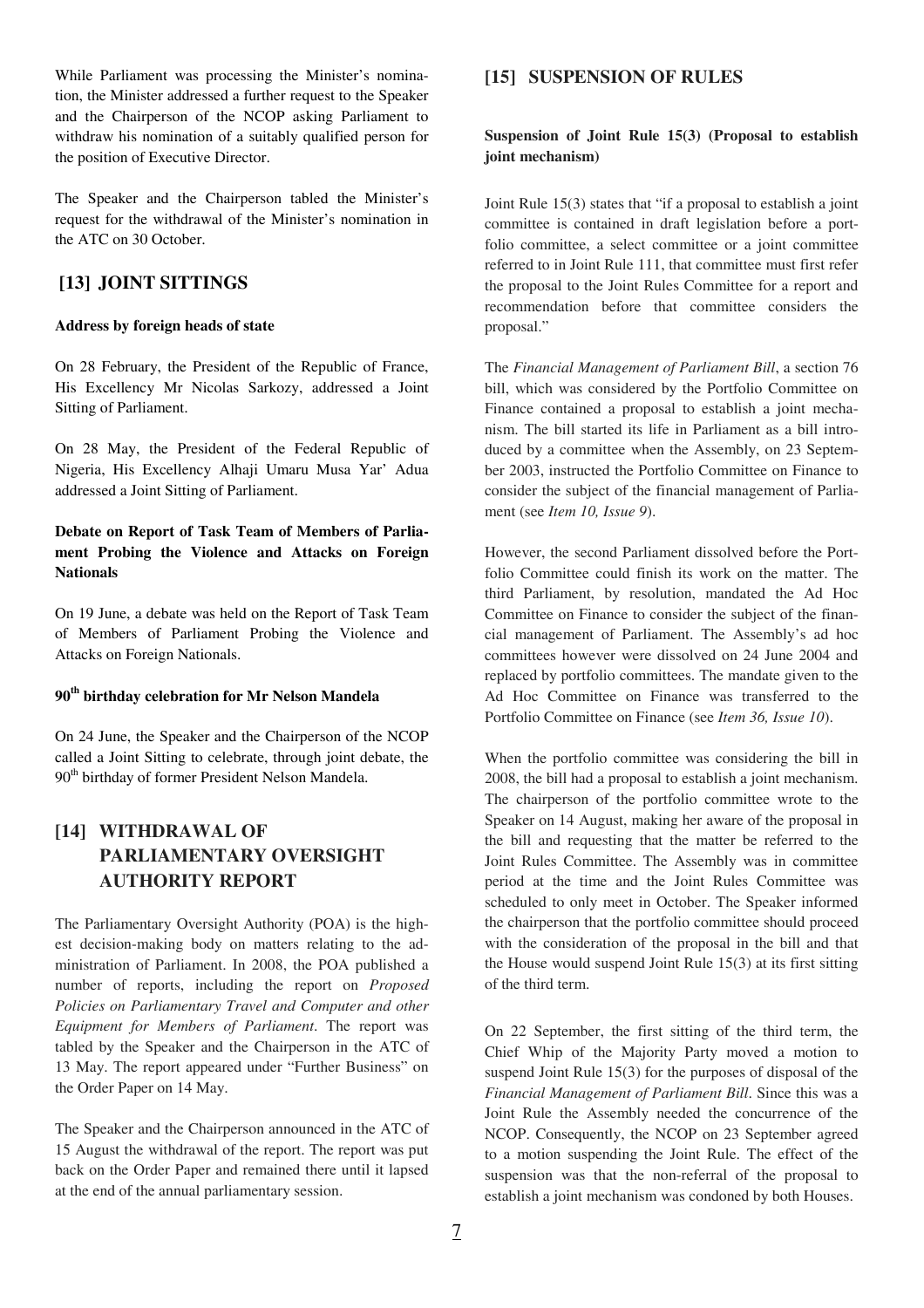The bill was passed by the Assembly on 26 September and referred to the NCOP for concurrence. The NCOP agreed to an amended version of the bill on 15 February 2009 and on 19 February 2009, the Assembly agreed to the bill as amended by the NCOP.

At the time of writing the bill had not yet been assented to by the President.

### **Suspension of Joint Rule 154(2) (Submission of views to JTM)**

Joint Rule 154 deals with the submission of views on the classification of a bill to the Joint Tagging Mechanism (JTM). The rule states:

*154.(1) Assembly and Council members and committees and provincial legislatures may submit their views on the classification of a Bill to the JTM in writing within the period stated in the ATC which may not be less than three working days.* 

*(2) The JTM may not classify a Bill before the expiry of the period in the ATC.* 

The *Repeal of the Black Administration Act and Amendment of Certain Laws Amendment Bill* was initiated by the Portfolio Committee on Justice and Constitutional Development, and introduced in the Assembly on 17 June. On the same date, it was referred to the JTM for classification in terms of Joint Rule 160. In terms of Joint Rule 154 written views on the classification of the bill could be submitted to the JTM within three parliamentary working days.

As Parliament was fast approaching the annual winter recess, it was decided to suspend Joint Rule 154(2), with the concurrence of the NCOP, to allow the bill to be debated in the Assembly on 19 June.

### **Suspension of Assembly Rule 121(3) (Proposal to establish a committee)**

Assembly Rule 121(3) states that "if a proposal to establish a committee is contained in draft legislation before a portfolio committee, that committee must first refer the proposal to the Rules Committee for a report and recommendation before that committee considers the proposal."

The *Money Bills Amendment Procedure and Related Matters Bill* which was introduced by the Portfolio Committee on Finance contained a proposal for each House to establish a committee on finance and a committee on appropriations.

On 14 August, the chairperson of the portfolio committee wrote to the Speaker informing her of the proposal in the bill and requesting that the matter be referred to the Rules Committee. The Assembly was in committee period and the Rules Committee was scheduled to only meet in October. The Speaker informed the chairperson that the portfolio committee should proceed with the consideration of the proposal in the bill and that the House would suspend Rule 121(3) at its first sitting of the third term.

On 22 September, the Chief Whip of the Majority Party moved a motion to suspend Rule 121(3) to dispose of the bill.

#### **Assembly Rule 253(1) (Suspension of 3-day rule)**

Rule 253(1)(a) provides *inter alia* that the debate on the Second Reading of a bill may not commence before at least three working days have elapsed since the committee's report was tabled. Rule 253(1)(b) provides that the debate on the Second Reading of a bill that has not been referred to a committee may not commence before at least three working days have elapsed since the bill was introduced.

The rule would normally be suspended in order to consider urgent legislation. In the period under review, the rule was suspended in respect of the following bills:

- 1) *Division of Revenue Bill* on 26 February and 12 February 2009;
- 2) *Repeal of the Black Administration Act and Amendment of Certain Laws Amendment Bill* on 19 June;
- 3) *Special Pensions Amendment Bill and the Prevention of and Treatment for Substance Abuse Bill* on 24 June;
- 4) *Child Justice Bill* on 25 June;
- 5) *Mineral and Petroleum Resources Development Amendment Bill, Air Services Licensing Amendment Bill, South African National Space Agency Bill and Liquor Products Amendment Bill* on 26 June;
- 6) *National Land Transport Bill, Mineral and Petroleum Resources Royalty Bill and the Mineral and Petroleum Resources Royalty (Administration) Bill* on 21 August;
- 7) *Criminal Procedure Amendment Bill and Judicial Matters Amendment Bill* on 21 October;
- 8) *Revenue Laws Second Amendment Bill* on 23 October;
- 9) *National Youth Development Agency Bill* on 21 November.

### **[16] MOTION TO SEND MEMBERS TO AREAS AFFECTED BY XENOPHOBIA**

On 11 May, there had been media reports of violent attacks aimed mainly at foreign nationals from other African states in Alexandra Township in Gauteng. Similar attacks were also reported in other areas of Gauteng.

On 13 May, the House agreed to a motion without notice noting with deep concern the violence that was perpetrated against Africans from other parts of Africa, namely those from Mozambique, Malawi and Zimbabwe. The motion further requested that some members of Parliament speedily be sent to the affected areas to observe the problems and to speak to both citizens of the country and those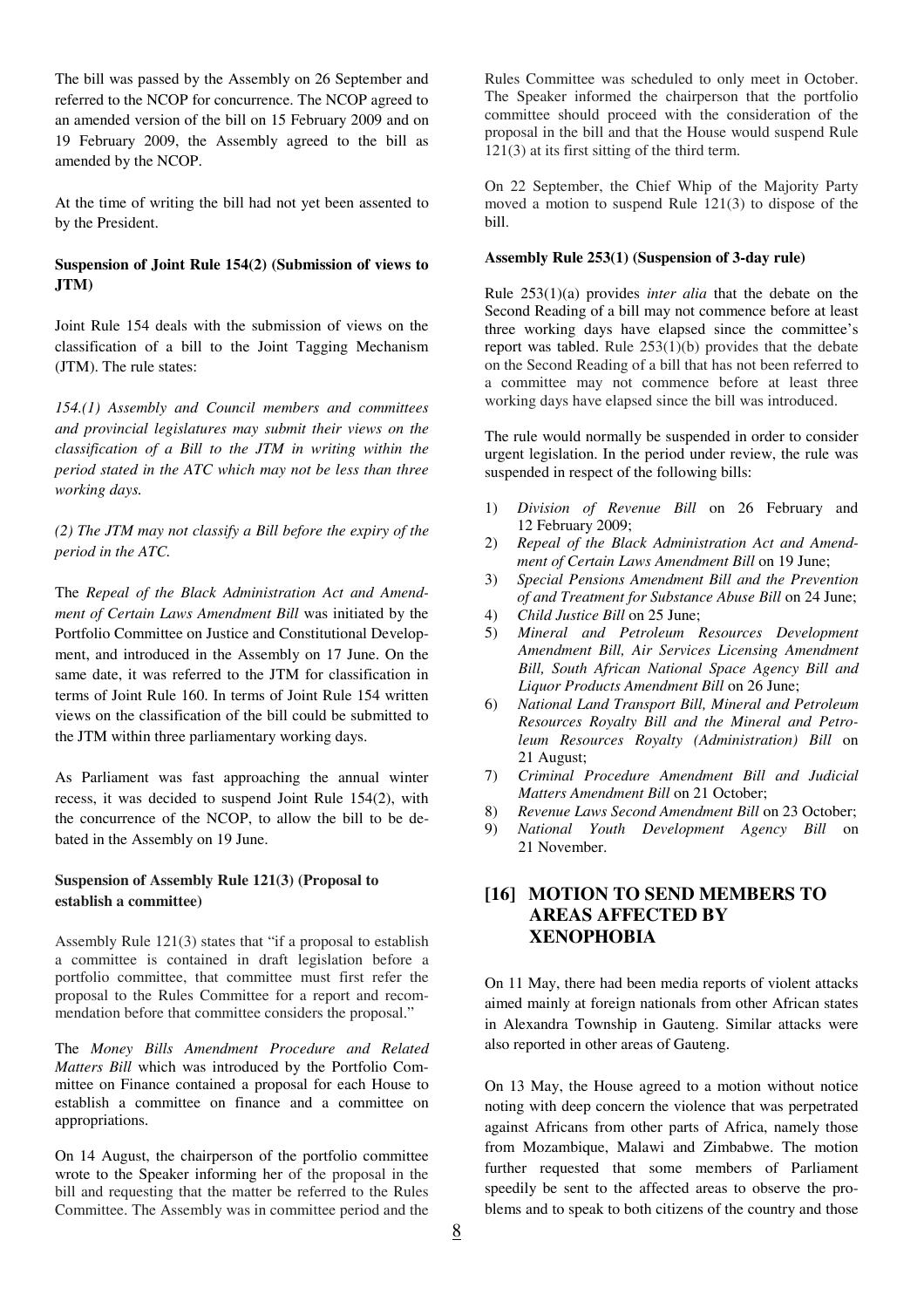refugees and others who had been affected; and appealed for a thorough investigation into the causes of that violence and that a solution be found to avoid a repetition.

The implementation of the House resolution was discussed by the Chief Whips' Forum on 14 May, where it was agreed that a debate would be held around the broad topic of attacks on foreign nationals in Alexandra and other affected areas. The debate was held on 16 May, and all political parties condemned the violence. As per decision of the Chief Whips' Forum, members of Parliament deployed to the affected areas met on 20 May to discuss the situation and compare the information they had at their disposal.

At its meeting of 21 May, the Chief Whips' Forum agreed that members of Parliament in whose constituencies the attacks were taking place would form part of the delegation to visit the affected areas. The visit, of what became known as the Task Team of Members of Parliament Probing Violence and Attacks on Foreign Nationals, took place on 26 May, and the areas visited included Alexandra, Tembisa, Germiston and Reigerpark/Ramaphosa settlement area.

The delegation was led by Mr K O Bapela (ANC).

The Speaker and the Chairperson of the NCOP, in terms of Joint Rule 7(2), called a Joint Sitting of the Houses of Parliament for Thursday 19 June, to debate the report of the task team.

As a Joint Sitting does not take decisions, the sitting adjourned and the two Houses met separately to decide on the report of the task team. The Assembly adopted the report. A further motion was moved and adopted which condemned the attacks and expressed the Houses' sympathy with those affected by the violent attacks, and that the remorse of the Parliament of South Africa, as the representatives of the people of South Africa, be conveyed to all Parliaments, governments and peoples on the African continent.

The motion was conveyed by the Speaker, with the assistance of the Department of Foreign Affairs, to the African foreign diplomatic missions in South Africa for the onward transmission to the relevant Parliaments.

The same motion condemning the attack which was adopted by the Assembly was moved and agreed to in the NCOP.

## **[17] RULES GOVERNING ORDER IN JOINT SITTINGS AND RULES OF DEBATE ADOPTED**

In Item 14 of Issue 12, it was reported that the Speaker and the Chairperson framed interim Joint Rules to govern joint debates and that the Joint Rules Committee had referred the interim rules to the Joint Subcommittee on Review of the Joint Rules for processing. The joint subcommittee's report was considered and adopted by the JRC on 28 February 2007 subject to applicable amendments.

On 13 March 2008, the report of the JRC which recommended that the Joint Rules be amended was published on the ATC. The Assembly and the NCOP adopted the report of the JRC on 18 and 19 March respectively. The report contained rules in regard to the conduct of members during Joint Sittings and rules of debate, which are now contained in Chapter 2A (Rules 14A to 14W) of the Joint Rules.

### **[18] RULE AMENDMENTS**

#### **Language requirements for bills**

The Joint Rules of Parliament contain rules that regulate the parliamentary language practice in regard to bills. In 2001, concern was expressed at the requirement in the rules that bills must be translated only before they are sent to the President for assent. As a result of this concern, the matter was referred to the Joint Rules Committee for consideration.

The subcommittee of the Joint Rules Committee responseble for reviewing the Joint Rules agreed that a bill may be introduced in one language, but may not be debated by the House in which it was introduced before it has been translated. In other words, at the stage of its second reading a bill should at least be available in two of the official languages.

At the start of the Third Parliament, the matter was revived as a legacy issue for consideration by the Joint Rules Committee. In 2007, a subcommittee of the Joint Rules Committee tabled a report on the language requirement for bills. The report contained a proposal to amend the Joint Rules to provide that the official text of the bill must be translated into at least one of the other official languages and that the translation must be received by Parliament at least three days before the formal consideration of the bill by the House in which it was introduced. Amendments adopted by the House concerned must also be factored into the translation before the bill is forwarded to the President for assent.

In 2008, the National Assembly and the National Council of Provinces agreed to amend Joint Rule 220(2) and (4) under "*Language requirement for Bills*" to give effect to the recommendations of the Joint Rules Committee in relation to the language requirement for bills.

#### **Joint Standing Committee on Intelligence (JSCI)**

Section 2(6)*(b)* of the Intelligence Services Oversight Act, No 40 of 1994, provides that the JSCI may initiate and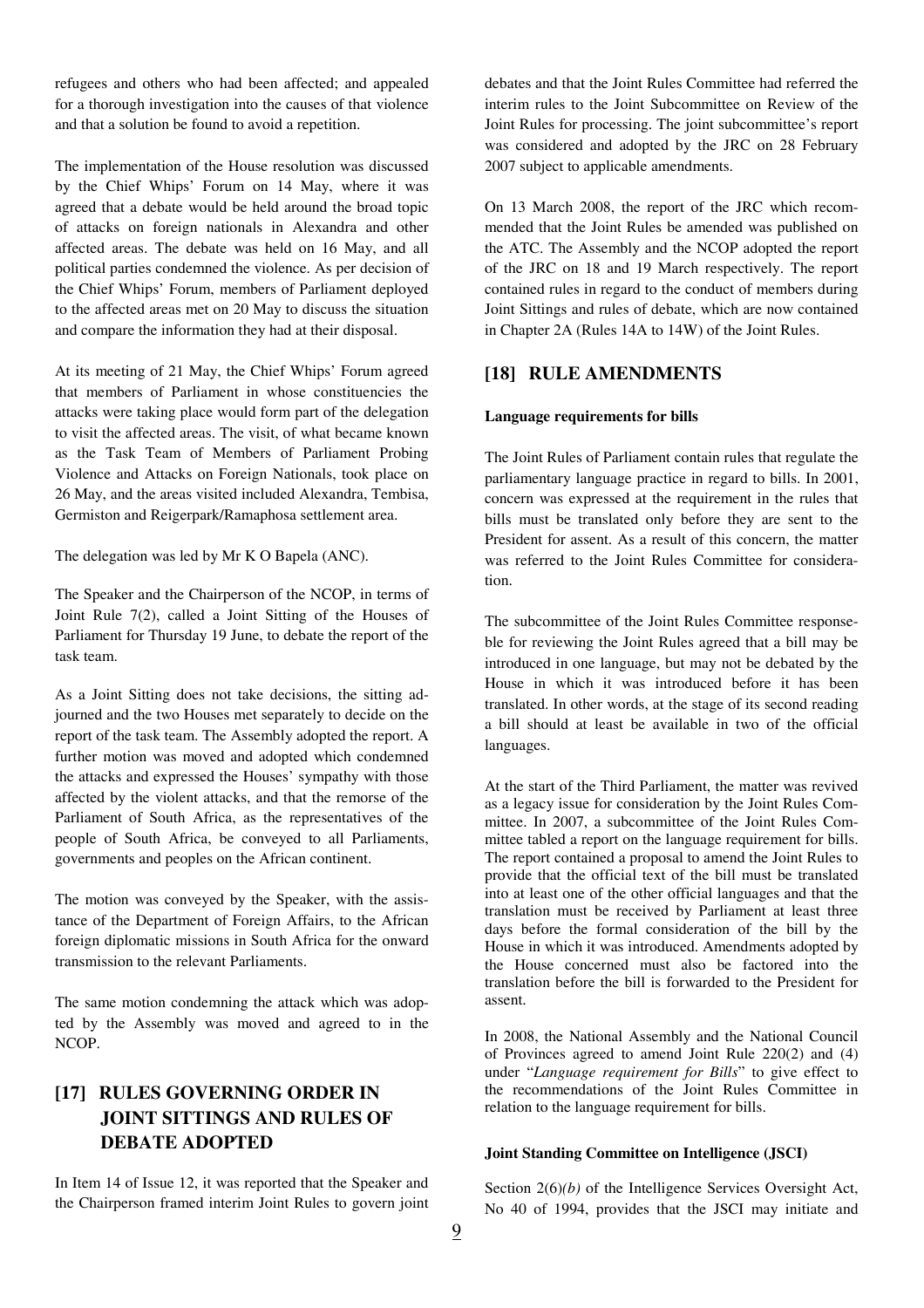recommend to the Joint Rules Committee of Parliament any such rules and orders in so far as they relate to the functions and activities of the JSCI.

On 21 June 2006, the JRC agreed to refer the draft rules for the JSCI to the Joint Subcommittee on Review of the Joint Rules for processing. On 20 June 2007, the joint subcommittee presented the draft rules for the JSCI to the JRC. The JRC agreed to the adoption of the draft rules on the same day.

At a meeting of the JRC on 21 November 2007, the Assembly co-chairperson of the joint subcommittee explained that the incorrect text of the draft rules was put before the JRC for consideration and adoption, which was only discovered after the draft rules were adopted by the JRC. The JRC subsequently adopted the correct version of the draft rules.

On 13 March, the report of the JRC containing the rules of the JSCI was published in the ATC (*ATC, pp446-457*). The Assembly and the NCOP adopted the report of the JRC on 18 and 19 March respectively. The rules of the JSCI were included under Schedule B to the Joint Rules.

## **[19] FORMALISATION OF MULTIPARTY WOMEN'S CAUCUS**

On 20 June 2007, the Joint Subcommittee on Review of the Joint Rules was instructed by the Joint Rules Committee to draft rules for the establishment of a Multiparty Women's Caucus. On 21 November 2007, the co-chairperson of the sub-committee presented the draft rules for consideration by the Joint Rules Committee.

The report of the JRC in respect of the Multiparty Women's Caucus was adopted by the Assembly on 18 March and by the NCOP on 19 March. The rules governing the establishment and operation of the caucus were included as Rules 137A to 137F of the Joint Rules.

## **[20] REPORT OF AD HOC COMMITTEE TO CONSIDER MATTERS IN TERMS OF SECTION 12 OF NPA ACT ADOPTED**

On 23 September 2007, former President T M Mbeki suspended Advocate Vusi Pikoli as the National Director of Public Prosecutions. Following the suspension, an enquiry, chaired by former Speaker, Dr F N Ginwala, was established in terms of section  $12(6)(a)$  of the National Prosecuting Authority Act (the Act) to determine the fitness of Adv Pikoli to hold the office of National Director.

On 4 November, the enquiry produced a report, which it submitted to the President. After considering the report and

submissions from Adv Pikoli, President K P Motlanthe, who succeeded President Mbeki, resolved to remove Adv Pikoli from office in terms of section 12(6)(a) of the Act.

The President communicated this decision to Parliament in December as required by section 12(6)(b) of the Act.

On 12 January 2009, the Speaker and the Chairperson established an ad hoc joint committee in terms of Joint Rule 138 to consider the matter in terms of section 12 of the Act. The mandate of the committee was to either accept or reject the President's decision to remove Adv Pikoli from office, after considering the President's reasons for his decision and the representations made by the National Director.

In terms of Joint Rule 138, an ad hoc joint committee can be established by a resolution adopted by both Houses or by a decision of the Speaker and the Chairperson, acting jointly, after consulting the Chief Whip of the Majority Party in the Assembly and the Chief Whip of the Council.

The decision of the Presiding Officers was ratified by the Assembly on 27 January 2009 and by the NCOP on 17 February 2009.

The report of the ad hoc joint committee which recommended that the Houses pass a resolution not to restore to office the National Director of Public Prosecutions was adopted by the Assembly on 12 February 2009 and by the NCOP on 17 February 2009.

## **[21] CONFLICT OF INTEREST WITHIN PARLIAMENTARY CONTEXT: RULING BY SPEAKER**

During the consideration of the *National Prosecuting Authority Amendment Bill* and the *South African Police Service Amendment Bill* the Speaker received requests from the public that those members of the Assembly who were convicted of fraud related to travel vouchers, or had been implicated in iregularities relating to claims made by various travel agencies, or who were being investigated by the Directorate of Special Operations (DSO) should recuse themselves when the National Assembly and its committees deliberated on and considered these bills. The requests were made on the basis that a conflict of interest could arise or exist when these members had to decide whether to pass the bills. The matter was also raised within the committees considering the bills.

The *National Prosecuting Authority Amendment Bill* was introduced in the Assembly on 21 May. The main object of the bill was to amend the National Prosecuting Authority Act, No 32 of 1998, by repealing the provisions relating to the DSO. On 23 October, during the Second Reading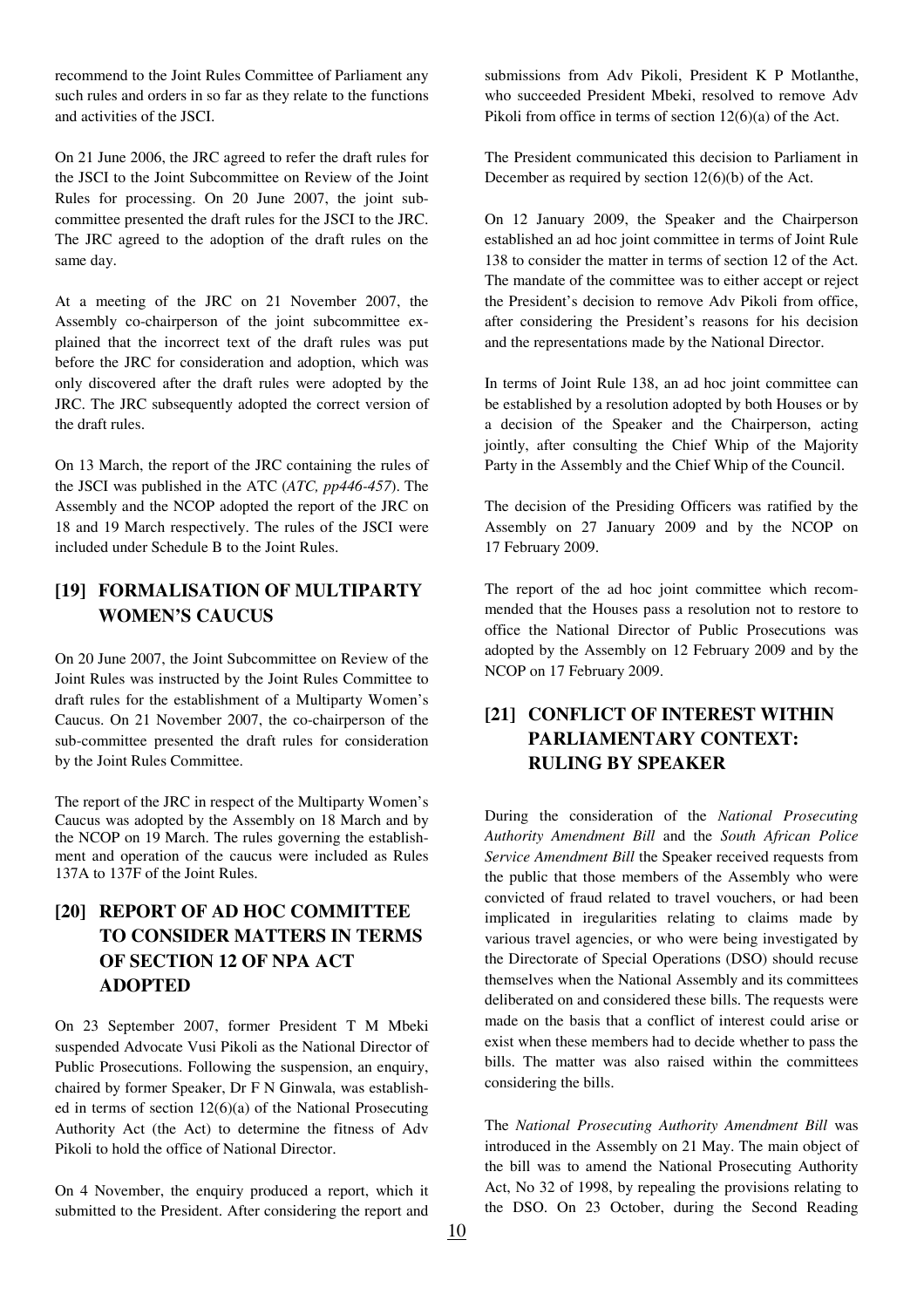debate on the bills, a member rose on a point of order to request that the Speaker rule on whether these members should recuse themselves from the debate as it constituted "a clear conflict of interest and that further participation by affected members and possible later voting and debating would amount to a breach of the code of conduct".

In her ruling the Speaker said that there was no statutory or rule basis for her to instruct an elected member not to participate in the proceedings on these bills. In terms of established parliamentary practice the Speaker would not involve him or herself in the recusal of members of the Assembly during the consideration of particular issues.

It was further stated that conflict of interest within the parliamentary context was presumed to refer to direct pecuniary interest in a matter before the House. The code of conduct for members of Parliament referred specifically to a personal or private financial or business interest. The Speaker stated that it was therefore established practice that a member's interest should be immediate and personal and not of a general or remote character. It should also not be an interest that was shared with the public or related to a matter of policy.

In conclusion, the Speaker stated that members were sent to Parliament to represent their constituencies and should therefore not be disenfranchised lightly nor the House deprived of their opinion. The Speaker thus ruled that in light of the above she could not instruct any member to leave the House during the consideration of the bills.

The effect of the Speaker's ruling was that members who were implicated and found guilty of fraud in respect of travel vouchers, could not be said to have a direct pecuniary interest in the dismantling of the DSO as it would not confer on them a personal pecuniary advantage or diminish a personal pecuniary loss.

## **[22] RE-ENACTMENT OF ACT DECLARED INVALID BY CONSTITUTIONAL COURT: CHOICE ON TERMINATION OF PREGNANCY AMENDMENT BILL**

In Item 33 of Issue 12, it was reported that the Constitutional Court declared four Acts invalid but suspended the order of invalidity for a period of 18 months to enable Parliament to enact these statutes afresh in accordance with the provisions of the Constitution.

In Item 25 of Issue 13, it was further reported that on 22 November 2007 the *Traditional Health Practitioners Bill*, the *Cross-boundary Municipalities Laws Repeal and Related Matters Amendment Bill* and the *Constitution* 

*Thirteenth Amendment Bill* were passed by both Houses and sent to the President for assent. However, the *Choice on Termination of Pregnancy Amendment Bill* was not finalised in 2007.

By 7 February, the bill was passed by both Houses in order to comply with the decision of the Constitutional Court. The bill was assented to and signed by the President on 12 February.

## **[23] OVERSIGHT AND ACCOUNT-ABILITY MODEL ADOPTED**

In Item 42 of Issue 11 it was reported that the Task Team on Oversight and Accountability was established on 19 August 2003 to drive the implementation of the recommendations of the Joint Subcommittee on Oversight and Accountability. On 19 March, the model was adopted in principle by the JRC and published on the ATC dated 27 January 2009. The model focused, amongst other things, on institutional characteristics of oversight and accountability, existing oversight mechanisms used by Parliament and proposed new mechanisms.

The model was adopted by the Assembly on 17 February 2009 and by the NCOP on 19 March 2009.

# **LEGISLATION AND COMMITTEES**

### **[24] MEDIATION COMMITTEE**

### **Housing Development Agency Bill**

On 8 May, the Assembly passed the *Housing Development Agency Bill*. On the same day, the bill was transmitted to the NCOP for concurrence. The NCOP amended the bill.

On 13 August, the portfolio committee tabled a report in which it noted that the bill was amended by the NCOP. Although the portfolio committee had further amendments to propose for inclusion in the bill, it could not do so as Assembly Rule 276(2) provides that no amendments may be proposed to the NCOP's amended bill. Thus, the bill had to be subjected to a mediation process for such amendments to be considered. On 19 August, the Assembly rejected the bill and it was accordingly referred to the Mediation Committee in terms of Joint Rule 186(1)(b).

On 20 August, the Mediation Committee reported that it had agreed to a new version of the bill (*ATC, 20 August, p1566*). On 21 August, the Assembly noted the committee's report and passed the bill. On 23 September, the President assented to and signed the bill.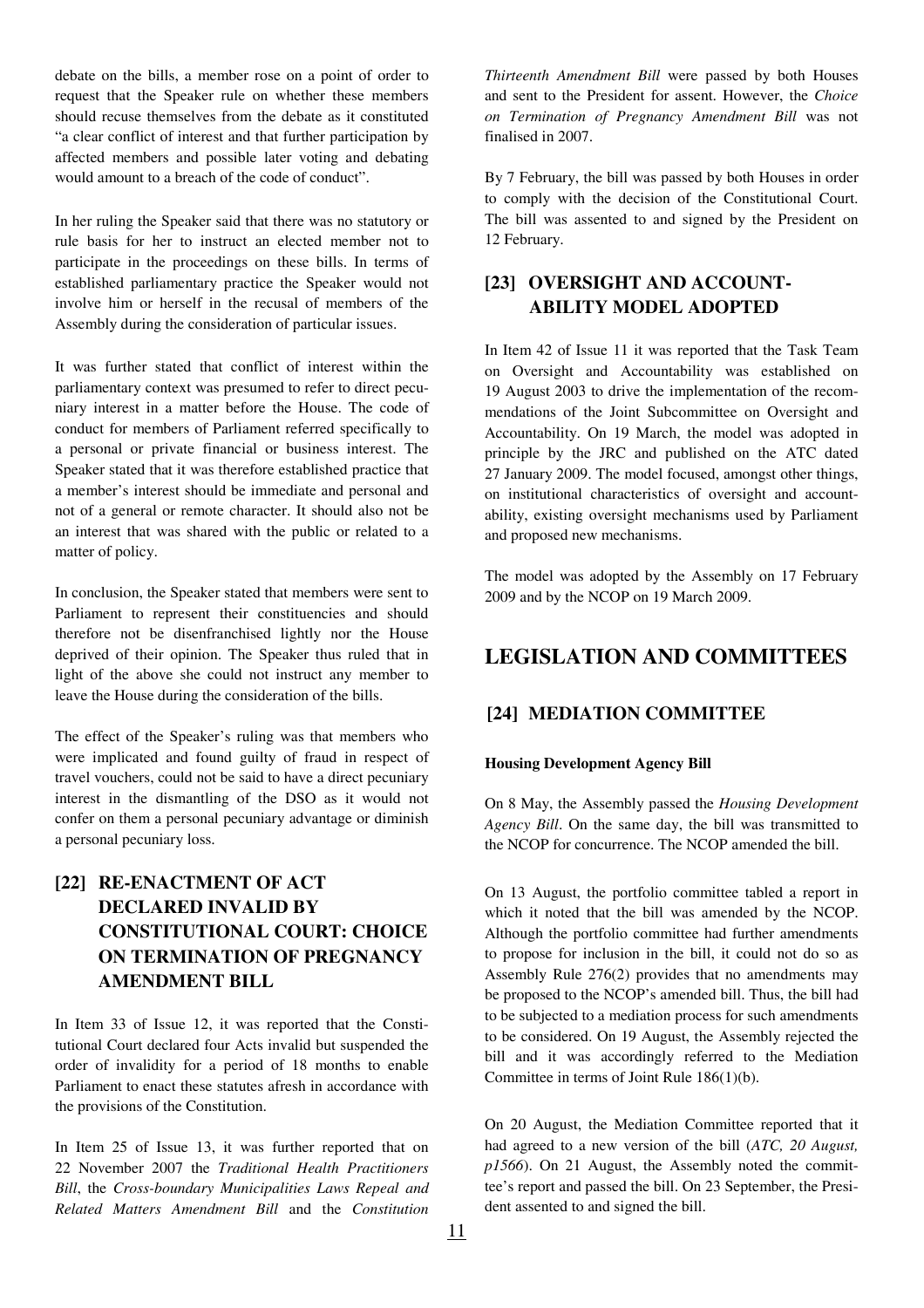#### **Mandating Procedures of Provinces Bill**

The *Mandating Procedures of Provinces Bill*, a section 76(2) bill, was introduced in the NCOP by the Select Committee on Security and Constitutional Affairs on 18 April 2007. The select committee reported on the bill on 25 October 2007 and the NCOP passed the bill on 6 November 2007 and transmitted it to the National Assembly for concurrence.

The bill was referred to the Assembly's Portfolio Committee on Justice and Constitutional Development which reported to the Assembly on 6 March that it had agreed to an amended version of the bill. The National Assembly passed the amended bill on 13 March and returned it to the NCOP for concurrence. The amended version was referred to the Select Committee on Security and Constitutional Affairs which reported on 25 June that it had agreed to the Assembly's amendments.

However, when the NCOP considered the bill on 23 September, five provinces rejected the bill, and the bill was therefore rejected in terms of section 65 of the Constitution.

On 25 September, the bill was referred to the Mediation Committee in terms of Joint Rule 186(2)(b). The Mediation Committee reported on 3 November that it had agreed to a new version of the bill *(ATC, 3 November, p2036)*. On 19 November, Parliament passed the bill.

#### **Second-Hand Goods Bill**

On 8 February, the *Second-Hand Goods Bill* was introduced in Parliament by the Minister of Safety and Security. The objects of the bill were to regulate the business of dealers in second-hand goods and pawnbrokers and to promote ethical standards in the second-hand goods trade.

On 19 March, the Assembly passed the bill and referred it to the NCOP for concurrence. On 12 November, the NCOP passed the bill with amendments and transmitted it to the Assembly for consideration of the NCOP amendments.

The bill was referred to the Portfolio Committee on Safety and Security for a report and recommendation on the NCOP amendments. The portfolio committee recommendded that the bill as amended by the NCOP not be agreed to.

The House considered the report of the portfolio committee on 27 January 2009 and rejected the bill. The bill was accordingly referred to the Mediation Committee for consideration in terms of Joint Rule 186(1)(b).

The Mediation Committee, after its deliberations, agreed to submit another version of the bill. The new version of the bill was agreed to by the Assembly on 5 February 2009 and by the NCOP on 17 February 2009.

## **[25] REPORT OF JOINT COMMITTEE ON ETHICS AND MEMBERS' INTERESTS ON FINDINGS OF AUDITOR-GENERAL AND COMPLAINT AGAINST MINISTER**

The Joint Rules of Parliament establish a Code of Conduct for Assembly and Permanent Council Members. In terms of the Code members must annually disclose their financial interests in a Register. The Joint Rules also provide for a Joint Committee on Ethics and Members' Interests (the committee) whose functions include the implementation of the Code, the publication of the Register and the development of ethical standards for Parliament.

On 14 November, the committee tabled a report on an investigation by the Auditor-General into the completeness of the Register of Members' Interests for 2007. The Auditor-General's investigation, carried out as part of the financial audit of Parliament, included details of fourteen members who had allegedly not disclosed certain interests and could therefore have been in contravention of the Code. The committee reported that it had interrogated the Auditor-General's findings and invited the relevant members to respond. Based on these findings and responses, it had then issued a number of recommendations. Of the fourteen members, the committee found that seven had not disclosed their interests and were in contravention of the Code. Fines of between R500 and R3 500 were accordingly recommended.

The committee nevertheless highlighted that a number of members had resigned from companies and close corporations but these resignations were not reflected on the database of the Company and Intellectual Property Rights Organisation (CIPRO) which the Auditor-General had utilised in the investigation. The reason for this was that resignations required the signatures of other partners, which sometimes created delays. In such instances, the committee did not penalise members for non-disclosure. The National Assembly adopted the report of the Joint Committee on Ethics and Members' Interests on the findings of the Auditor-General on 20 November.

The committee also tabled a separate report on an alleged failure by the Minister of Correctional Services, Mr B M N Balfour, to declare a payment made by a company for his vehicle. After receiving a complaint to this effect, the committee studied various financial records and documents, including a statement by the Minister and affidavits from the bank and the company concerned. After deliberations, the committee found that the allegation against the Minister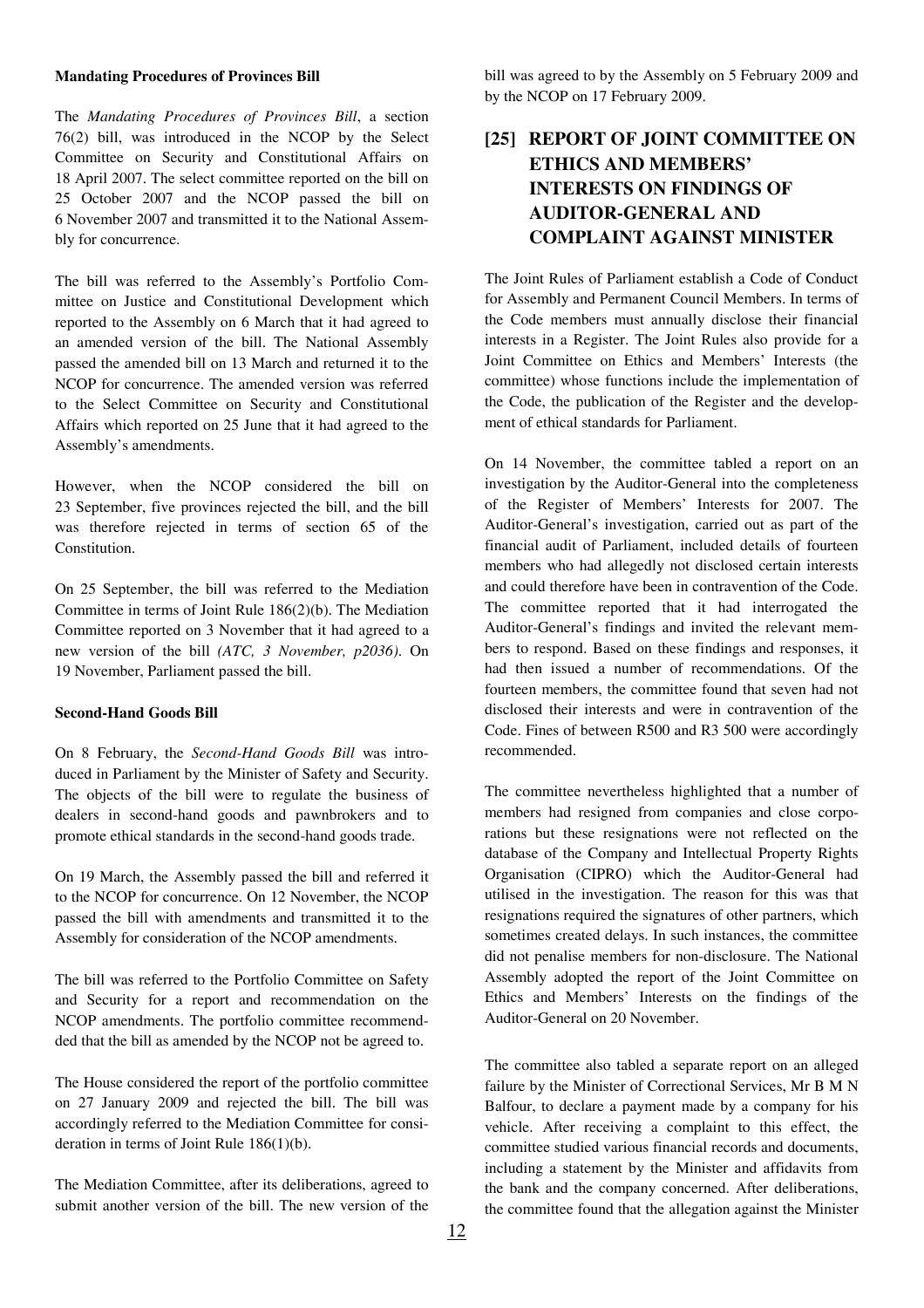was without foundation. The National Assembly adopted the report of the committee on this matter on 20 November.

### **[26] SOCIAL HOUSING BILL – ROLE FOR PARLIAMENT**

The *Social Housing Bill* was introduced on 27 July 2007 and passed by the Assembly on 19 August 2008.

The bill aims, amongst others, to establish the Social Housing Regulatory Authority that is accountable to the Minister of Housing and Parliament. The bill further prescribes that the Minister must, after public consultation, submit any principle for social housing development to Parliament for approval.

In addition, clause 9 states that the regulatory authority is composed of a council. The Minister must establish a selection committee consisting of not more than seven members, two of whom must be the chairpersons of the portfolio and select committees responsible for housing or their delegates, to advise the Minister on the appointments.

Clause 19 states that the Minister, by notice in the *Gazette*  and after consultation with Parliament, must make regulations prescribing, among others, a code of conduct, the investment criteria and the qualifying criteria for social housing institutions.

## **[27] PREVENTION OF AND TREATMENT FOR SUBSTANCE ABUSE BILL – ROLE FOR PARLIAMENT**

The *Prevention of and Treatment for Substance Abuse Bill* was passed by the Assembly on 19 November and was returned to the Assembly for concurrence after the NCOP amended the Assembly's version. By 4 March 2009, the bill's assent had not yet been announced.

When the bill becomes law, Parliament will play a role in the recommendation of persons to be appointed to the Central Drug Authority. In addition, the annual report of the Authority will be tabled in Parliament.

In terms of section  $53(1)$  of the Act the members of the authority may be "appointed only after–

- *(a)* the Minister has through the media and by notice in the *Gazette* invited nominations of persons as members of the Central Drug Authority; and
- *(b)* the Parliamentary Committees for Social Development of the National Assembly and the National Council of Provinces have made recommendations to the Minister in relation to such appointments after

a transparent and open process of considering persons so nominated''.

In terms of section  $53(11)$  –

- *(a)* The Central Drug Authority must annually, by no later than the last day of August, submit to the Minister a report on all its functions as well as a comprehensive description of the national effort to reduce the demand for, harm caused by and supply of, substances in the previous financial year.
- *(b)* The Minister must table the report referred to in paragraph *(a)* in Parliament within 14 days after it is submitted to him or her, if Parliament is then sitting, or, if Parliament is not then sitting, within 14 days after its next sitting day.

## **[28] JURISDICTION OF REGIONAL COURTS AMENDMENT BILL – SUBMISSION OF REPORTS TO PARLIAMENT**

The *Jurisdiction of Regional Courts Amendment Bill* aims to extend jurisdiction in civil matters, including divorce matters, to the regional courts. The bill aims to enhance access to justice for all, which is its primary objective and should also contribute to enhancing competence and career advancement opportunities for the magistracy as a whole.

On 22 September, the final version of the bill was passed with NCOP amendments. The President's assent was announced on 5 November (*ATC, 5 November, p2038*). Although the Act was promulgated, by 3 March 2009 a date of commencement was still to be proclaimed.

In its report on the final version of the bill, the Portfolio Committee on Justice and Constitutional Development expressed concern regarding the capacity of the Department of Justice and Constitutional Development to fully implement the bill. The department presented a comprehensive implementation plan to the committee, and the committee would be seeking to actively monitor the implementation of the bill and, for that purpose, would require six-monthly reports from the department on such implementation.

The committee was further of the view that it would be prudent to adopt an incremental approach to the implementation of the bill. The provisions of the bill are crafted in order to enable such an approach, and care should be taken to prevent a situation where the system of the administration of justice is expected to meet unrealistic expectations.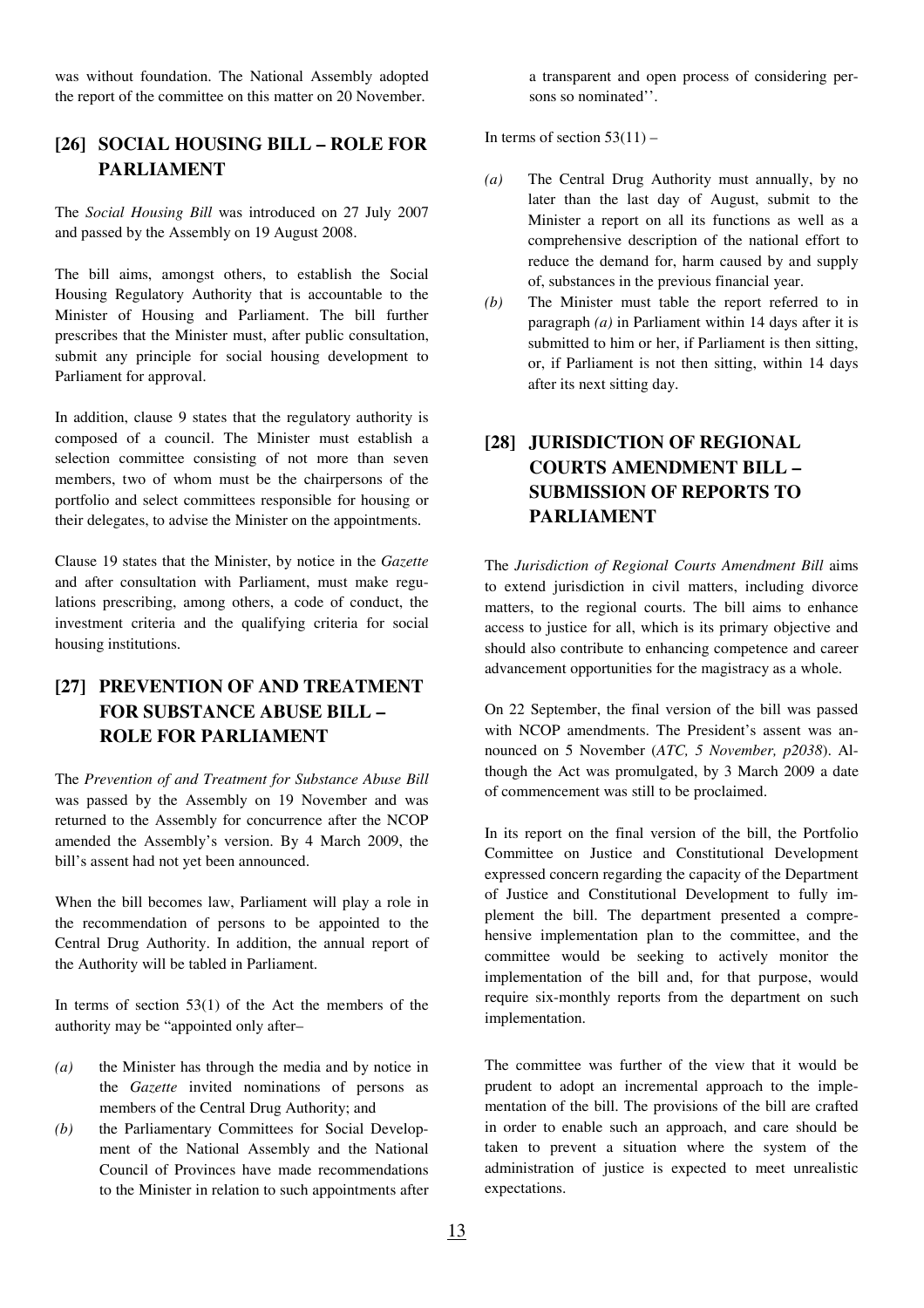The committee effected an amendment to the bill in order to ensure, firstly, that rules of court are made in order to enable the regional courts to exercise their new extended civil jurisdiction effectively and efficiently and, secondly, that those rules retain and build on the characteristics of the current divorce court rules, in so far as those courts are user-friendly, inexpensive and accessible.

The new rules must be made within six months of the commencement of the Act and must be submitted to Parliament.

## **[29] JUDICIAL SERVICE COMMISSION AMENDMENT BILL – ROLE FOR PARLIAMENT**

The *Judicial Service Commission Amendment Bill* was passed by Parliament and assented to on 22 October. By 4 March 2009 its date of commencement was still to be proclaimed.

The Act will have an effect on Parliament in various ways.

The Code of Judicial Conduct, compiled in terms of section 12 of the Act, must be tabled in Parliament for approval, with the option of obtaining and considering public comment thereon. The Act specifies as follows:

#### **Code of Judicial Conduct**

- **12** .(1) The Chief Justice, acting in consultation with the Minister, must compile a Code of Judicial Conduct, which must be tabled by the Minister in Parliament for approval.
	- (2) The Minister must table the first Code under this section in Parliament within four months of the commencement of this Act, provided that if consensus could not be achieved as contemplated in subsection (1) both versions of the Code must be tabled in Parliament within the said period.
	- (3) When the Code or any amendment thereto is tabled in Parliament in terms of subsection (1) or (2), Parliament may, after obtaining and considering public comment thereon, approve the Code or such amendment—
		- (a) without any changes thereto; or
		- (b) with such changes thereto as may be effected by Parliament.
	- (4) The Code must be reviewed at least once in every three years by the Chief Justice, acting in consultation with the Minister, and the result of such review, including any proposed amendment to the

Code, must be tabled in Parliament, for approval, as contemplated in subsection (3).

The first regulations for the disclosure of assets, compiled in terms of section 13 of the Act, must be tabled in Parliament for approval, with the option of obtaining and considering public comment thereon. The Act specifies as follows:

#### **Disclosure of registrable interests**

#### **13. ...**

- (7) The Minister must table the first regulations for the disclosure of registrable assets under this section in Parliament, for approval, within four months of the commencement of this Act, provided that if consensus could not be achieved as contemplated in subsection (5) both versions of the regulations must be tabled in Parliament within the said period.
- (8) When the regulations or any amendment thereto is tabled in Parliament, Parliament may, after obtaining and considering public comment thereon, approve the regulations or such amendment–
	- (a) without any changes thereto; or
	- (b) with such changes thereto as may be effected by Parliament.

When the Judicial Service Commission requests the appointment of a Tribunal to investigate the alleged incapacity, incompetence or misconduct of a judge in terms of section 19 of the Act, the Speaker of the National Assembly is mentioned, as follows:

#### **Tribunals**

- **19. ...**
- (4) If the Commission finds that the respondent is suffering from an incapacity, is grossly incompetent or is guilty of gross misconduct, the Commission must submit that finding, together with the reasons therefor and a copy of the report, including any relevant material, of the Tribunal, to the Speaker of the National Assembly.

In this instance 'respondent' means a judge against whom a complaint was lodged or who is the subject of an allegation referred to a tribunal in terms of this Act. The rules of the proceedings of a tribunal established in terms of section 19 of the Act are to be compiled by the Chief Justice in terms of section 25 and tabled in Parliament, as follows:

#### **Rules and procedure**

- **25.**(1) The Chief Justice must make rules regulating procedures before a Tribunal.
	- (2) Rules made under subsection (1)–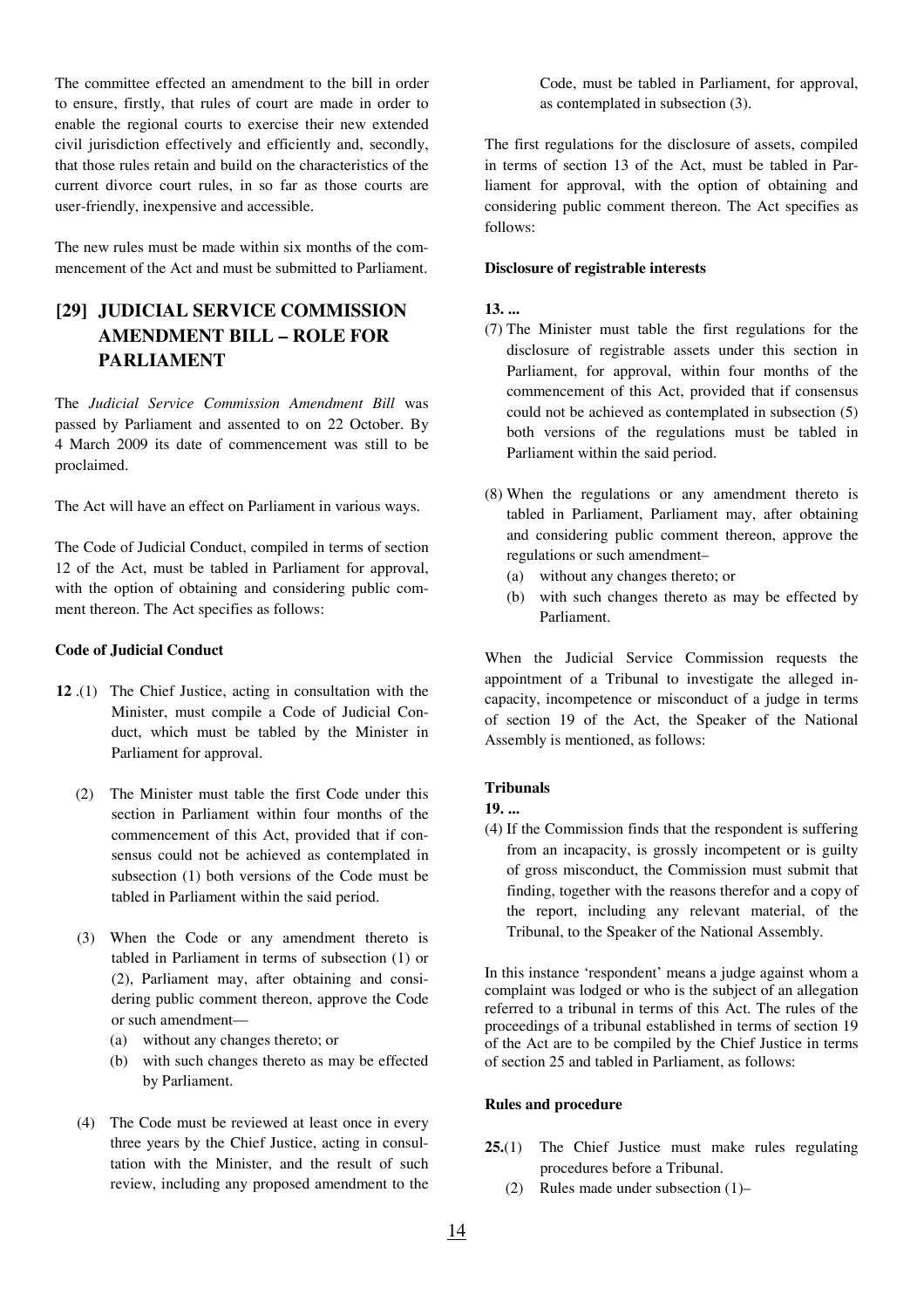- (a) are applicable to all Tribunals;
- (b) may be amended or repealed at any time;
- (c) must be tabled in Parliament by the Minister before publication in the *Gazette*; and
- (d) must be published in the *Gazette*.

Section 35 contains miscellaneous provisions on regulations. These regulations have to be tabled in Parliament by the Minister before publication in the *Gazette*.

### **[30] CONSUMER PROTECTION BILL – ROLE FOR PARLIAMENT**

The *Consumer Protection Bill* requires the Minister to appoint a Commissioner for the National Consumer Commission that is established in terms of clause 85. The Minister must consult the relevant parliamentary committee in respect of such appointment before making such appointment.

On 11 November, the bill was passed by both Houses and was submitted to the President for assent. At the time of writing, the bill was not yet assented to.

## **[31] SOUTH AFRICAN NATIONAL SPACE AGENCY BILL − ROLE FOR PARLIAMENT**

The *South African National Space Agency Bill* was submitted to Parliament on 5 May.

The bill, as amended, by the Portfolio Committee on Science and Technology provides that in appointing the National Space Agency Board, the Minister must appoint members of the Board after calling for nominations from the public, appointing a panel of experts to compile a shortlist of not more than 30 persons, submitting the list to the National Assembly for approval and receiving an approved shortlist from the Assembly from which to select members of the Board.

The President assented to and signed the bill on 11 December.

## **[32] CORRECTIONAL SERVICES AMENDMENT BILL – IMPACT ON PARLIAMENT**

The *Correctional Services Amendment Bill*, adopted by the Assembly on 8 May, and assented to by the President on 8 November, made a number of significant changes to the 1998 principal Act. Three of the amendments have a direct impact on Parliament.

First, the Act provides that the Minister of Correctional Services must submit the incarceration framework created by the Act to the relevant parliamentary committees responsible for correctional services for approval. Only after this approval had been obtained can the Minister make regulations to enact the framework into law.

Second, the Act amends the principal Act to provide that the Minister must appoint four or more persons who are not in full−time employment of the state to the National Council for Correctional Services in consultation with the relevant parliamentary committees.

Third, the Act provides that the Inspecting Judge of Prisons must submit a report to the Minister and the relevant parliamentary committees after each prison inspection.

## **[33] AD HOC JOINT COMMITTEE ON AMENDMENT REGULATIONS MADE IN TERMS OF PUBLIC FUNDING OF REPRESENTED POLITICAL PARTIES ACT**

On 1 July, three bills intended to abolish floor-crossing at national, provincial and local government level were introduced in the National Assembly by the Minister for Justice and Constitutional Development (see Item 37 on "Repeal of floor-crossing legislation").

The Minister informed the Speaker that as a consequence of the abolition of floor-crossing, amendments to the regulations provided for in section 10(1) of the Public Funding of Represented Political Parties Act, No 103 of 1997, needed to be effected to revert to the original regulations made in 1998 before the floor-crossing legislation was promulgated. Section 10(1) determines that the President may, by proclamation in the *Gazette*, make regulations consistent with the Act. In this instance, the amendment of the regulations was in regard to prescribing the procedure according to which payments are made to and from the Represented Political Parties' Fund after the expiry of a window period for floorcrossing.

The Minister on 20 October tabled draft amendment regulations which were submitted to Parliament in terms of section 10 of the Act. In terms of this section, the draft amendment regulations were referred to an ad hoc joint committee for consideration and report by 5 November.

On 13 November, the committee reported to Parliament after its deadline for reporting was extended to 18 November. The NCOP adopted the committee's report on 27 November.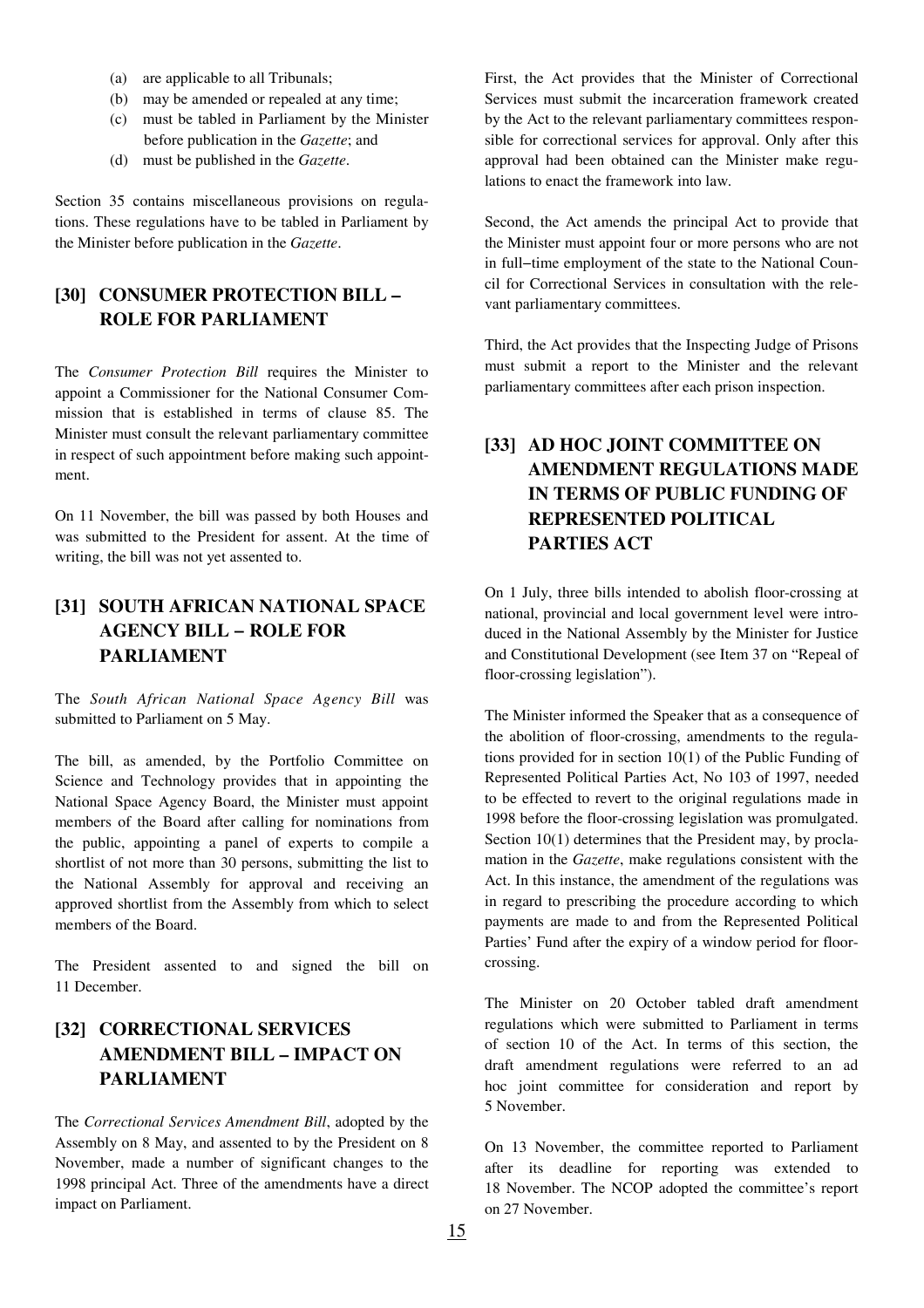At the time of writing the Assembly had not yet considered the committee's report.

## **[34] REPORT OF JOINT TASK TEAM ON THE LEGISLATIVE PROCESS IN PARLIAMENT**

The Joint Task Team on the Legislative Process in Parliament was set up to look at the legislative process following a workshop held on 23 January in respect of difficulties encountered specifically with the processing of the *Children's Amendment Bill*. The joint task team was required to make recommendations aimed at improving the current legislative process and submit a report to the Joint Rules Committee.

The task team, which comprised members from both Houses, was convened by Ms F I Chohan. A retired advocate who is also a former Chief Parliamentary Law Adviser to Parliament was commissioned by the task team to provide it with constitutional and technical support.

Meetings were held on 4 and 6 November and the report on reviewing the legislative process in Parliament was presented by the convenor of the task team to the Joint Rules Committee on 13 November. Recommendations were made in respect of the legislative process, tagging of bills, mixed bills, legal advisory and drafting services for parliamentary committees, public participation in the legislative process and a legislative handbook.

The Joint Rules Committee agreed to include the report of the joint task team in the list of legacy/outstanding issues for consideration by the Joint Rules Committee in the fourth Parliament.

## **[35] REPORT OF AD HOC COMMITTEE ON THE REVIEW OF CHAPTER 9 AND ASSOCIATED INSTITUTIONS PARTIALLY ADOPTED**

In Item 26 of Issue 13, it was reported that an ad hoc committee was established by the House on 21 September 2006 to review state institutions supporting constitutional democracy and the Public Service Commission as listed in Chapters 9 and 10 of the Constitution respectively. The report of the committee was tabled on 21 August 2007. By the end of the annual sitting for 2007, the report had not yet come before the House for consideration.

On 21 November 2008, the House agreed by motion to adopt the recommendation in the report pertaining to the establishment of a unit on constitutional institutions and other statutory bodies. Furthermore, the House urged that consideration be given to the implementation of the recommendation in the report pertaining to budgets of the bodies reviewed being contained in a separate programme in Parliament's budget vote, as envisaged by the committee. It was also agreed that the rest of the report be held in abeyance with a view to allowing the fourth Parliament to consider it in a manner it deems appropriate.

### **[36] PRESIDENT'S RESERVATIONS ON CONSTITUTIONALITY OF BILLS**

#### **Human Sciences Research Council Bill**

On 25 April, the President referred the *Human Sciences Research Council Bill* back to the Assembly for reconsideration in terms of section 79(1) of the Constitution. The Constitution permits the President to refer a bill back to the Assembly if he/she has reservations about the constitutionality of the bill.

In his letter, the President pointed out that he had reservations in respect of clause 5(3) of the bill, which states that the Minister may, in consultation with the National Assembly, appoint members of the Board of the Human Sciences Research Council. The President indicated that the clause may undermine the principle of separation of powers as the Assembly would be involved in appointing members of the Board, a function which is the prerogative of the Minister. Thus, the Minister's executive powers would be circumscribed by the Assembly as the Minister would be required to be in agreement with the Assembly in appointting Board members.

On 9 May, the Speaker, in terms of Joint Rule 203(1), referred the bill and the President's reservations on the constitutionality of the bill to the Portfolio Committee on Science and Technology for consideration and report (*ATC, 9 May 2008, p603*). The involvement of the NCOP was not required.

On 25 June, the committee tabled its report in which it recommended an amended bill and that the President's reservations be accommodated. On 21 August, the Assembly passed the bill and on 23 September, the President assented to and signed the bill.

#### **Competition Amendment Bill**

The *Competition Amendment Bill* was considered and passed by the NCOP on 25 September and by the National Assembly on 21 October. It was thereafter sent to the President for assent.

In a letter dated 27 January 2009 the President wrote to the Speaker and expressed his reservations about the constitu-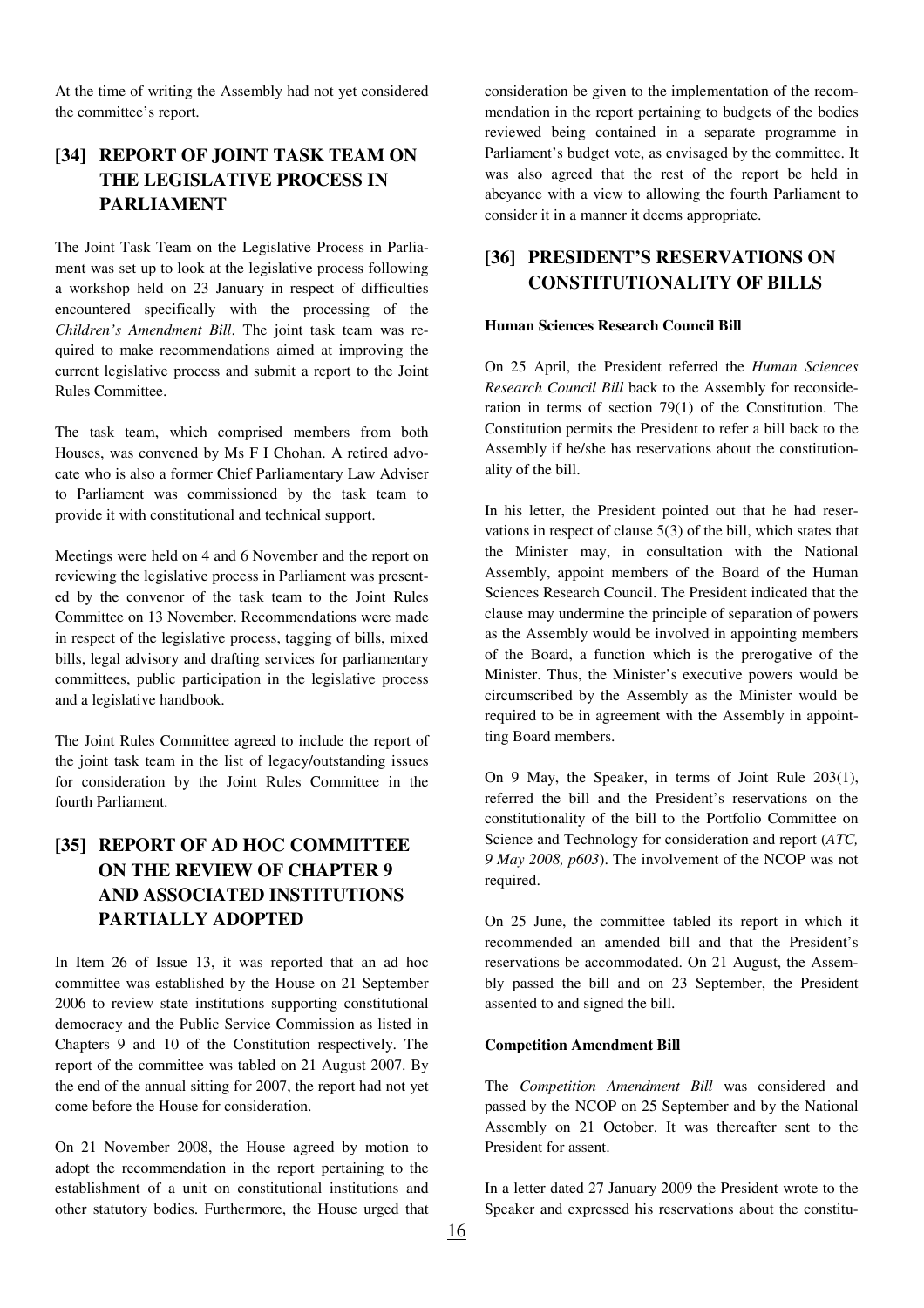tionality of clause 12 of the bill. One of the provisions of clause 12 violated the right to a fair trial. Furthermore, interested parties or stakeholders were not given an opportunity to comment on the second revised version of the bill before it was passed by Parliament. The President accordingly referred the bill back to the National Assembly for consideration in terms of section 79(1) of the Constitution.

After the Portfolio Committee on Trade and Industry had considered the President's reservations on the constitutionality of clause 12(5) of the bill and having conferred with the Select Committee on Economic and Foreign Affairs thereon, it reported back on 17 February 2009 that the bill be passed again without amendment

The amendment bill was considered and passed by the National Assembly on 18 February 2009. The effect was that the President's concerns were not addressed.

#### **Films and Publications Amendment Bill**

The *Films and Publications Amendment Bill* was passed by both Houses in August.

On 27 January 2009, the Speaker received a letter from the President informing her that he had reservations about the constitutionality of the bill and that in terms of section 79(1) of the Constitution, he was referring the bill back to the Assembly for reconsideration.

In his letter, the President pointed out that he had reservations in respect of clause 29 in so far as it improperly prohibits the right of freedom of expression contained in section 16(1) of the Constitution. Section 16(1) provides that everyone has the right to freedom of expression, which includes freedom of the press and other media, freedom to receive or impart information or ideas, freedom of artistic creativity, and academic freedom and freedom of scientific research. Concerns raised in submissions to the President also held that clause 29 would compel journalists engaged in legitimate activities to disclose or reveal their sources of information.

On 2 February 2009, the Speaker, in terms of Joint Rule 203(1), referred the bill and the President's reservations on the constitutionality of the bill to the Portfolio Committee on Home Affairs for consideration and report (*ATC, 9 May, p146*). Since the bill was classified a section 75 bill, which is an ordinary bill not affecting provinces, the involvement of the NCOP was not required. On 18 February 2009, the committee tabled its report in which it recommended that the President's reservations be accommodated and presented an amended bill. On 19 February 2009, the Assembly passed the amended bill which was submitted to the President for assent.

### **[37] REPEAL OF FLOOR-CROSSING LEGISLATION**

During 2002 and 2003, Parliament had approved legislation which allowed a member of the Assembly, provincial legislature or municipal council to become a member of another political party whilst still retaining membership of the said legislature or council. This legislation also enabled existing political parties to merge with others, subdivide into more than one and any one subdivision to merge with another political party (*see Item 21, Issue 7; Item 19, Issue 5; Item 19, Issue 6; Item 24, Issue 11; and Item 15, Issue 13*).

The *Constitution Fourteenth Amendment Bill*, the *Constitution Fifteenth Amendment Bill* and the *General Laws (Loss of Membership of National Assembly, Provincial Legislature or Municipal Council) Amendment Bill* were introduced in Parliament on 1 July effectively to abolish such so-called "floor-crossing".

This meant that members of the legislatures and councils would no longer be able to alter membership of their parties without losing membership of the said legislature or council. Further, political parties would no longer be able to subdivide, merge or change names in legislatures and councils without losing membership thereof.

In effect the bills amended, amongst others, certain sections of the Constitution, the Electoral Commission Act, the Public Funding of Represented Political Parties Act, the Determination of Delegates (National Council of Provinces) Act and the Local Government: Municipal Structures Act.

Section 74(3) of the Constitution requires that bills amending the provisions of the Constitution must be passed by the Assembly with a supporting vote of at least two thirds and also by the NCOP with a supporting vote of at least six provinces.

The Assembly and the NCOP passed the three bills with the prescribed majorities on 20 and 25 August respectively. The President assented to and signed the bills into law on 12 January 2009.

## **[38] ESTABLISHMENT OF AD HOC COMMITTEE TO CONSIDER CRIMINAL LAW (FORENSIC PROCEDURES) AMENDMENT BILL**

On 13 January 2009, the Speaker established an ad hoc committee in terms of Rule 214 to consider the *Criminal Law (Forensic Procedures) Amendment Bill*. The Speaker referred the bill to an ad hoc committee because of the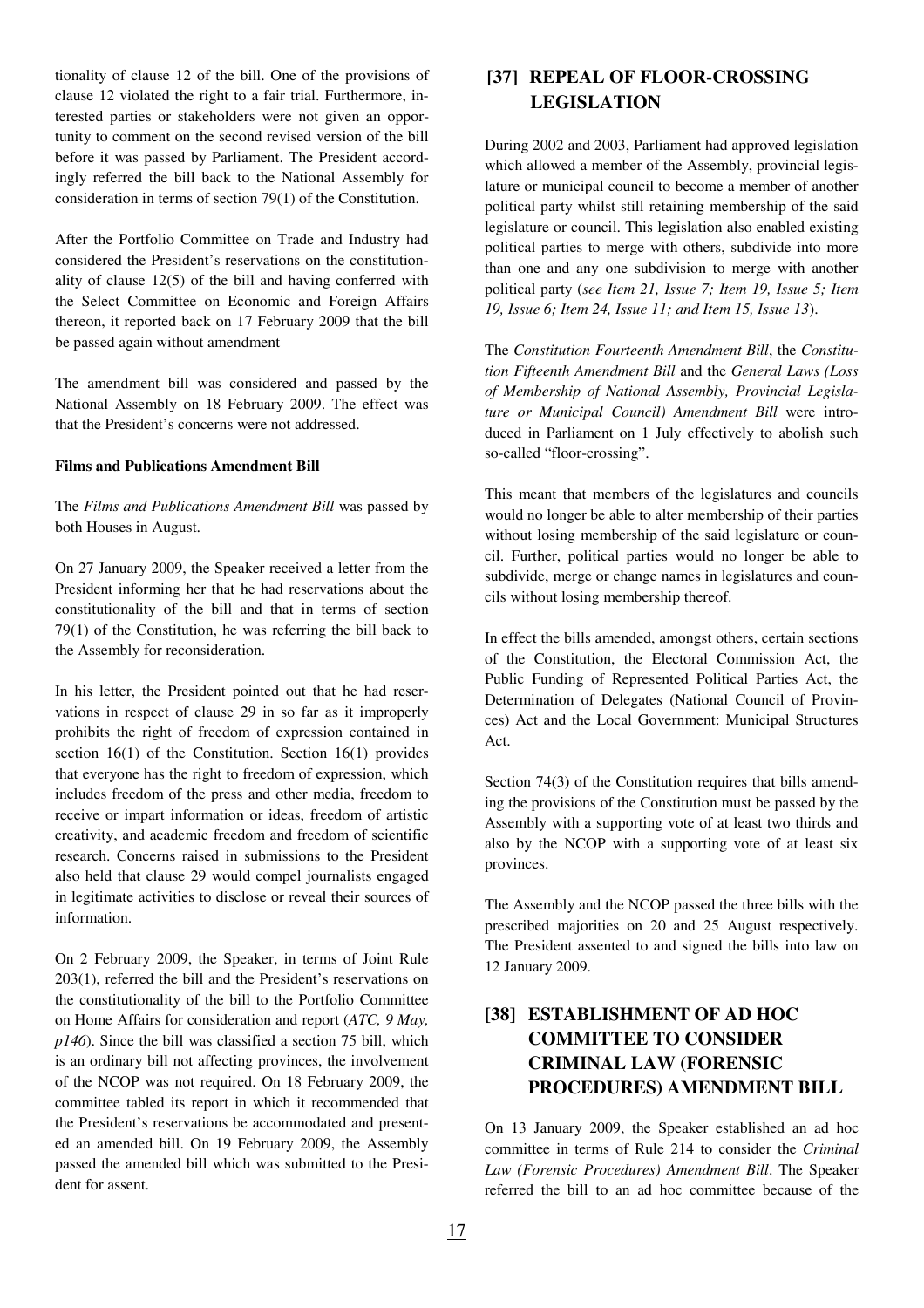cross-cutting nature of the issues contained therein. The bill was drafted to provide the South African Police Service (SAPS) with access to fingerprint databases of other government departments for criminal investigation purposes, the expansion of the SAPS's powers to take and retain fingerprints and other biometric materials and to provide for the establishment, administration and use of a DNA database. The committee was required to report to the House by 23 January 2009.

In terms of Rule 214, an ad hoc committee can be established by either a resolution of the House or, during the House's adjournment for a period of more than 14 days, by a decision of the Speaker after consulting the Chief Whip of the Majority Party and the senior whip of each of the parties.

Owing to time constraints, the committee could not meet the deadline of 23 January 2009 or the revised deadline of 10 March 2009 which was granted by the House. The committee reported on 23 March 2009. The House condoned the committee's continued existence and functioning on 24 March 2009.

The report of the committee was considered and adopted by the House on 24 March 2009. The report recognised that the importance of the bill in the fight against crime could not be overemphasised and recommended that the next Parliament consider the bill as a matter of urgency.

## **[39] ESTABLISHMENT OF AD HOC COMMITTEE TO CONSIDER LEGISLATION ON INTELLIGENCE MATTERS**

On 29 May, the Minister of Intelligence introduced the *Protection of Information Bill*. Since there is no portfolio committee to consider legislation on intelligence matters, the Assembly, on 13 May, established an Ad Hoc Committee on Intelligence Legislation to consider the bill. In practice, the Joint Standing Committee on Intelligence (JSCI) does not consider legislation.

Membership of the ad hoc committee consisted of 13 members as follows: ANC 8; DA 2; IFP 1; and other parties 2.

On 19 June, the ad hoc committee's mandate was extended to include the consideration of the *Intelligence Services Amendment Bill* and the *National Strategic Intelligence Amendment Bill* which were introduced on 11 June. The date by which the ad hoc committee had to report on all three bills was extended to 29 August. This date was further extended to 9 October. The committee however did not report by 9 October, and on 21 October the House condoned the continued existence of the committee and the work it conducted after its term had expired and further extended the date to 21 November for the committee to finalise the bills.

The *Protection of Information Bill*, the *Intelligence Services Amendment Bill* and the *National Strategic Intelligence Amendment Bill* were withdrawn from the parliamentary process by the Minister on 30 October.

# **MONEY BILLS AND BUDGETARY MATTERS**

## **[40] MONEY BILLS AMENDMENT PROCEDURE AND RELATED MATTERS BILL**

Section 73 of the Constitution provides that only a Cabinet member responsible for financial matters may introduce a money bill in the National Assembly. A money bill is defined as a bill which appropriates money, imposes national taxes, levies, duties or surcharges, abolishes or reduces, or grants exemptions from any national taxes, levies, duties or surcharges, or authorises direct charges against the National Revenue Fund. Section 77(3) stipulates that Parliament may only amend money bills in accordance with a legislative procedure established in terms of that section.

On 25 June, the National Assembly adopted a motion instructing the Portfolio Committee on Finance (the committee) to consider a procedure to amend money bills with a view to introducing legislation envisaged in section 77(3). The Assembly further agreed that the committee should take account of the work done by the Budget Task Team, and report by 15 August.

This was a culmination of a process that started in 1999 when a consultant was engaged to research Parliament's oversight functions. The consultant's report was submitted to Parliament in July of the same year. The Joint Rules Committee (JRC) subsequently established an Ad Hoc Joint Subcommittee on Oversight and Accountability and referred the consultant's report to this committee. In March 2003, the JRC approved the recommendations of the subcommittee and instituted an implementation plan, which included the establishment of a Budget Task Team with a mandate to develop legislation to give effect to section 77(3) to enable Parliament to amend money bills.

On 29 July, the committee reported that, in accordance with Assembly Rule 239(3), it had published a draft bill – prepared by the task team – on 10 July (Gazette No 31238) with an invitation for interested persons and organisations to make submissions. On 14 August, the committee reported that it had deliberated on the bill but requested that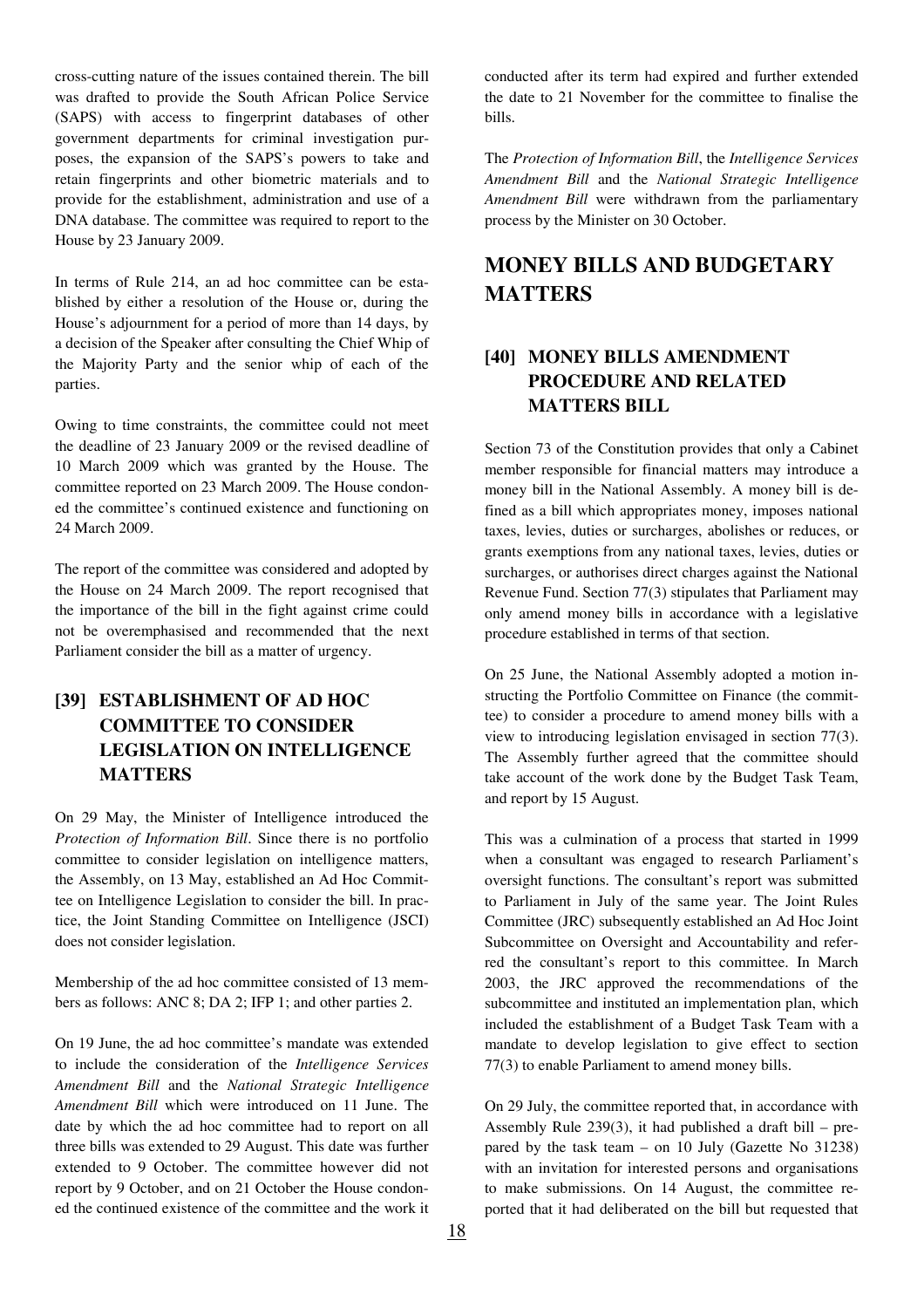the timeframe for reporting be extended to 29 August. The House agreed to the request on 19 August. On 28 August, the committee reported that aspects of the draft bill required further development and consequently requested a further extension for reporting until 30 September. Owing to competing business and programming considerations, this request did not come before the House during the term and consequently lapsed on the last sitting day of 2008.

The draft bill proposed the establishment of a number of committees within the National Assembly and the NCOP. Assembly Rule 121(3) stipulates that if a proposal to establish a committee is contained in draft legislation, the committee considering the legislation must first gain the permission of the Rules Committee before proceeding. On 22 September, however, the National Assembly adopted a motion suspending Rule 121(3) and thereby allowing the Portfolio Committee on Finance to proceed with the draft bill.

On 10 October, the committee reported that it had concluded its deliberations and accordingly introduced the *Money Bills Amendment Procedure and Related Matters Bill*, subsequently classified as a section 75 bill. The Assembly adopted both the committee report and bill, with an amendment moved in the House, on 23 October. The bill was then referred to the NCOP.

The NCOP adopted the bill on 17 February 2009, subject to a number of proposed amendments. The bill was referred to the Portfolio Committee on Finance. The bill was passed by the Assembly on 19 February 2009, without debate.

The bill sets out a number of principles, mechanisms and procedures for Parliament to enable it to amend the different types of money bills.

At the time of writing, the bill was not yet assented to by the President.

## **STATUTORY FUNCTIONS**

## **[41] MEDIA DEVELOPMENT AND DIVERSITY AGENCY (MDDA) BOARD – RECOMMENDATION FOR APPOINTMENT OF BOARD MEMBERS**

On 31 July, the Speaker tabled a request from the Minister in the Presidency for the Assembly to recommend two candidates for appointment by the President to the MDDA Board in terms of section  $4(1)(b)$  of the Media Development and Diversity Agency Act, No 14 of 2002 (see *Item*  *64, Issue 11*). The Speaker referred the Minister's request to the Portfolio Committee on Communications.

On 30 September, the committee tabled its report in which it stated that a total of nine candidates were interviewed in Parliament. The committee recommended to the President that Dr T Bosch and Ms P Ntombela-Nzimande be appointted as Board members.

On 22 October, the Assembly adopted the committee's recommendation. The President subsequently appointed Dr Bosch and Ms Ntombela-Nzimande as members of the MDDA Board with effect from 1 January 2009 for a term of office of three years.

## **[42] PUBLIC SERVICE COMMISSION (PSC): RECOMMENDATION FOR APPOINTMENT OF COMMISSIONERS**

On 29 July, the President informed the Speaker of current and impending vacancies in the PSC and requested the initiation of the process for the recom-mendation by the Assembly of three fit and proper persons to fill the vacancies.

Furthermore, the President requested that in view of the limited number of sittings of the Assembly in 2008 and the general elections in 2009, the necessary processes be initiated to fill vacancies.

On 29 August, the Speaker tabled the President's request and referred it to the Portfolio Committee on Public Service and Administration.

Section 196(7) of the Constitution provides that five of the 14 commissioners that are appointed by the President must be approved by the National Assembly. Section 196(8) further determines that the commissioners must be –

- recommended by a committee of the Assembly that is proportionally composed of members of all parties represented in the Assembly; and
- approved by the Assembly by a resolution adopted with a supporting vote of a majority of its members.

On 14 November, the committee tabled its report. In addition to the three candidates recommended by the committee to serve on the PSC, the committee also recommended two further candidates in the event that any of the recommended candidates was not available to serve on the Commission.

On 20 November, the Assembly approved the nomination of Ms N J Mxakato-Diseko, Mr M J Malahlela and Ms S S Nkosi to fill the positions of commissioners on the PSC in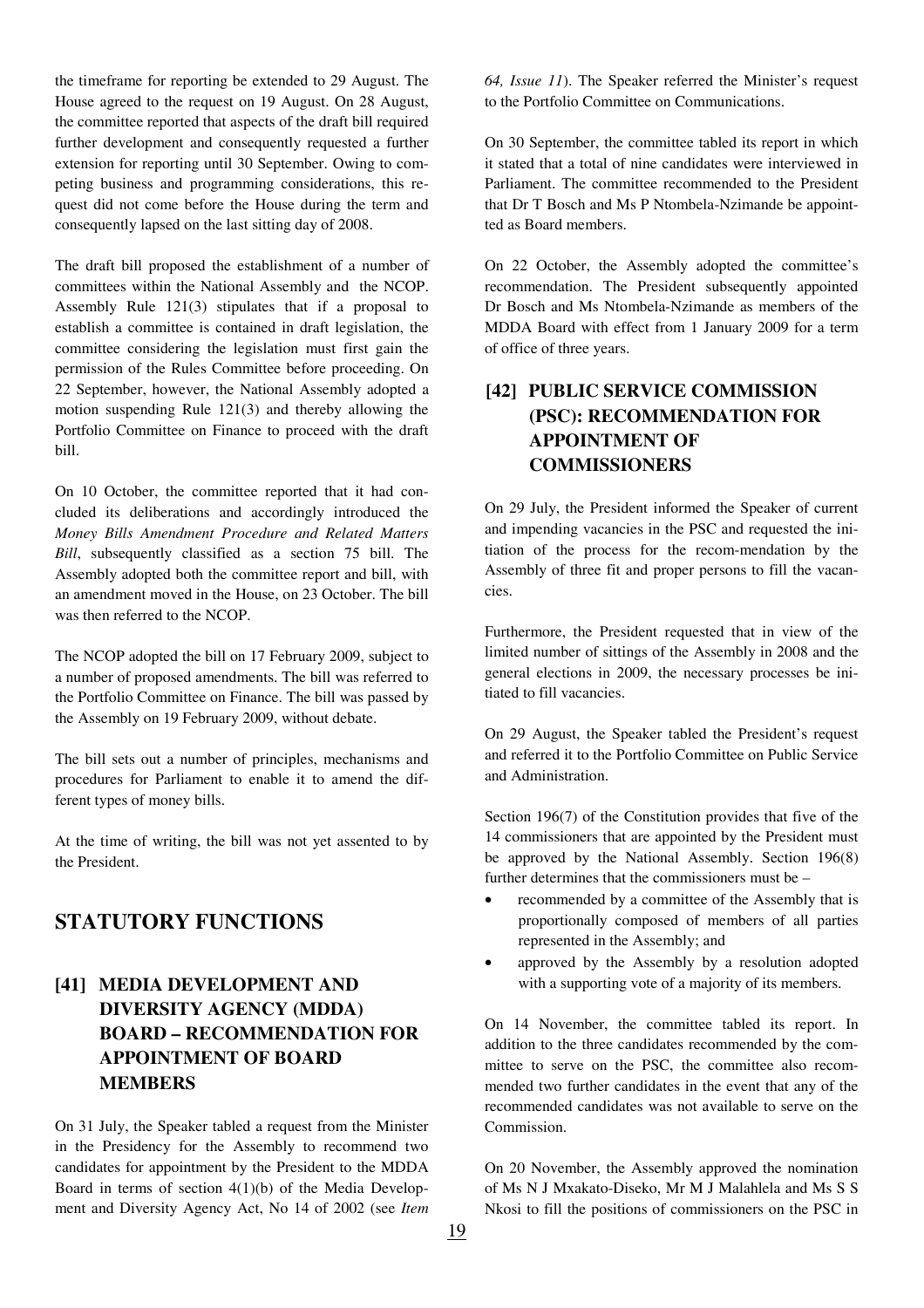terms of section 196(8)(a) of the Constitution and that Mr G P Bogatsu and Mr D van Wyk be recommended as supple-mentary nominations.

## **[43] SOUTH AFRICAN HUMAN RIGHTS COMMISSION: RECOMMENDATION FOR APPOINTMENT OF COMMISSIONER**

On 25 September, the request by the Minister of Justice and Constitutional Development for the filling of a vacancy of a full-time commissioner on the Human Rights Commission in terms of section 193(5) of the Constitution was referred to the Ad Hoc Committee on Filling of Vacancy on Human Rights Commission for consideration and report.

On 26 September, the Assembly agreed to establish a 13 member ad hoc committee to consider the nominations and report to the Assembly by 5 November. However, the deadline for reporting was extended to 17 November. The committee tabled its report on 14 November and on 19 November, the House agreed to recommend to the President that Ms P Govender be appointed as a full-time commissioner on the South African Human Rights Commission.

## **[44] INDEPENDENT COMMUNICATIONS AUTHORITY OF SOUTH AFRICA (Icasa): RECOMMENDATION FOR APPOINTMENT OF COUNCILLOR**

The Icasa Amendment Act, No 3 of 2006, sets out the procedure for the appointment of Icasa councillors (see *Item 47, Issue 12* and *Item 30, Issue 13*).

A vacancy occurred on the Icasa Council as a result of the resignation of a councillor. On 17 May 2007, the Minister of Communications wrote to the Speaker informing her that Ms M Mohlala had tendered her resignation, effective from 31 May 2007. In the same letter, the Minister requested that the process of filling a vacancy in the Council should be initiated. This matter was subsequently referred to the Portfolio Committee on Communications for consideration and report (see *Item 30, Issue 13*).

On 23 October 2007, the Assembly approved the committee's report in respect of the shortlisted candidates. The Minister was duly informed that Ms R Msiza and Mr T Ndlovu had been shortlisted. On 20 November 2007, the Minister recommended the appointment of Ms R Msiza as an Icasa councillor, and on 30 November 2007, the Minister's recommendation was tabled and referred to the committee for consideration and report (*ATC, 21 February, p280*).

On 28 February, the Assembly agreed to the appointment of Ms Msiza as an Icasa councillor. (*Minutes, 28 February, p358*).

A letter dated 14 April was received from the Minister advising the Assembly of the unavailability of Ms R Msiza for appointment to the Icasa Council. The Minister requested the National Assembly to reopen the nomination process for the filling of this vacancy, and for it to run concurrently with the filling of two other vacancies being processed by the committee.

The committee again invited the public to nominate persons for appointment to the Icasa Council. The committee interviewed six candidates and recommended to the House a list of suitable candidates at least one and a half times the number of councillors to be appointed (*ATC, 11 June, p1105*).

On 12 June, the House agreed that the names of Mr F Sibanda, Ms N Batyi, Mr T Makhakhe, Ms L S Somo and Prof B Dumisa be submitted to the Minister for consideration for appointment as councillors to Icasa (*Minutes, 12 June, p1113*).

The Minister recommended that, in terms of section 5(1B) of the Icasa Act, No 13 of 2000, as amended, the National Assembly approves that Mr F K Sibanda, Ms N Batyi and Mr T Makhakhe be appointed to serve on the Icasa Council. Having considered the Minister's recommendation, the committee recommended that the National Assembly approve the appointment of the three persons mentioned above (*ATC, 25 June, p1423*).

On 25 June, the House agreed that Mr F K Sibanda, Ms N Batyi and Mr T Makhakhe be appointed as councillors to fill vacancies on the Icasa Council (*Minutes, 26 June, p1428*).

## **[45] TECHNOLOGY INNOVATION AGENCY – RECOMMENDATION FOR APPOINTMENT OF BOARD MEMBERS**

In terms of section  $5(5)$  of the Technology Innovation Agency Act, No 26 of 2008, the Portfolio Committee on Science and Technology shortlisted candidates for appointment to the Board of Directors of the Technology Innovation Agency on 17 March. The House approved a list of candidates which it submitted to the Minister for consideration on 24 March.

At the time of writing the Minister had not yet made the appointments.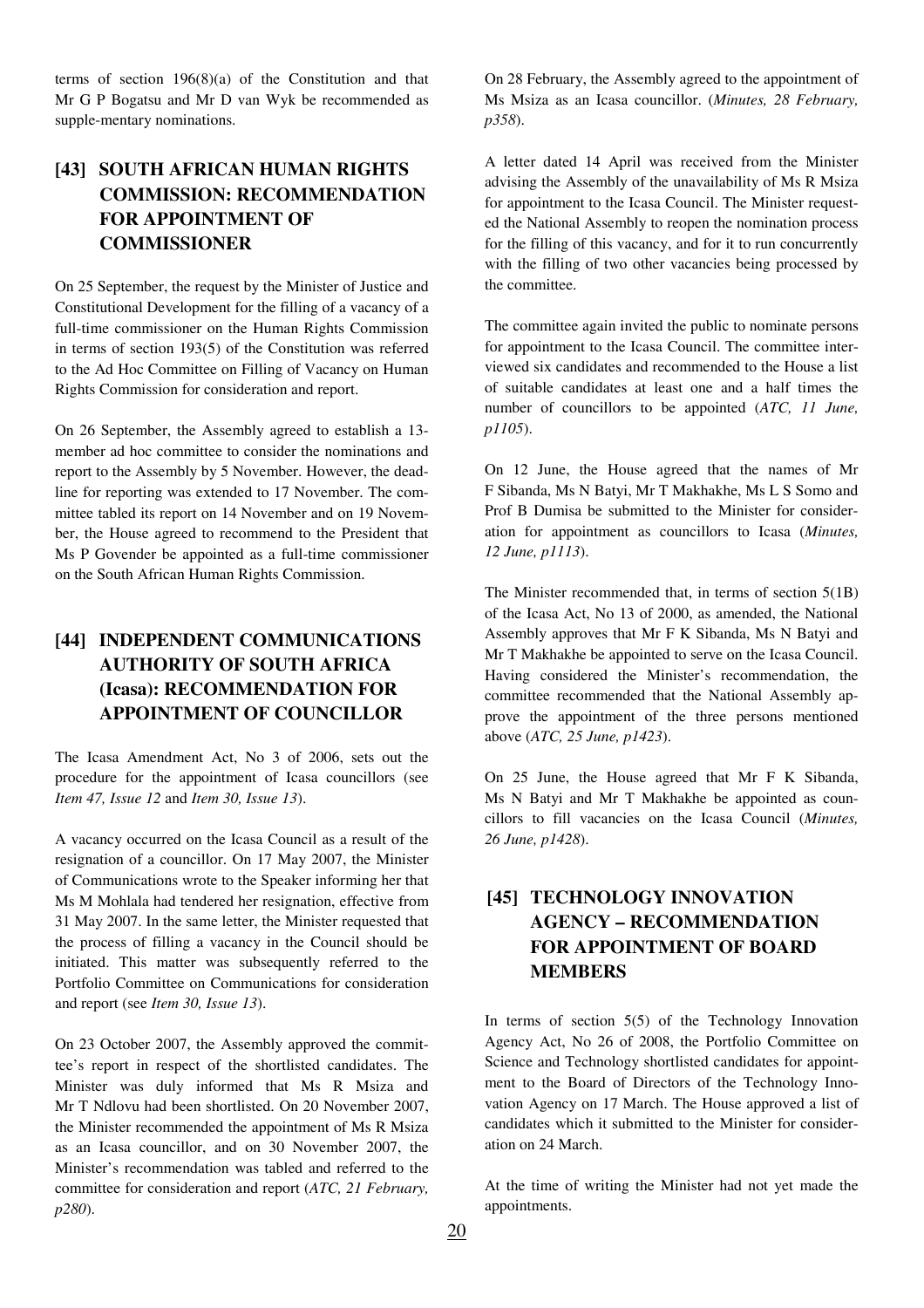# **UNPARLIAMENTARY LANGUAGE**

Unparliamentary language is seen as any remark or expression which is contrary to the provisions in the Rules and agreed practice. This includes offensive, provocative or threatening language in the House, personal attacks on members, insults and obscene language.

The rules governing the use of offensive or unbecoming words also apply to quotations. An offensive remark is no less offensive for being framed as a question. Unparliamentary expressions are only applicable with reference to members of the House and not to political parties. Derogatory remarks about members' race, ethnicity or religion are unparliamentary. The withdrawal of an unparliamentary expression must be unconditional. Once the words or expressions have been withdrawn, they cannot be referred to again in a debate.

In deciding whether an expression is unparliamentary, the Chair takes into account the tone, manner and intention of the member speaking, the person to whom the expression is directed, the degree of provocation and whether or not the remarks created disorder in the Chamber, as well as the context in which the expression was made.

The following are expressions that have been ruled to be unparliamentary for the period April 2004 to March 2009, as well as those that were challenged but not ruled to be unparliamentary. It must be remembered that in all these cases the specific context would have been a factor in the ruling that was given.

## **[46] EXPRESSIONS DECLARED UNPARLIAMENTARY DURING THE THIRD PARLIAMENT (APRIL 2004 – MARCH 2009)**

#### **A**

**Amanga aluhlaza** [Blatant lies] **Animal,** member is an

#### **B**

**Baas boy Baying of donkeys Bigot Bobbejaan** [baboon].

#### **C**

**Cat,** member thinks, behaves and talks like a **Cheap woman Chihuahua Clown Compromised,** you are (with reference to a member) **Corrupt** (with reference to a member) **Cover-up Cowardly Crowd**

#### **D**

**Deliberately misled the House Despicable Dishonest Dogs Donkeys Don't lie** (in reference to a member)

#### **F**

**Fat cats**, bunch of well-connected ANC **Farce** (with reference to parliamentary process**) Feel at home on the farmyard with our feathered Friends of criminals** 

#### **H**

**Horns**, not have the **horns,** but he certainly has the knack **Horrible**, member is **House of Clowns Hungry puppies** 

#### **K**

**Killing of many thousands of people**, Minister played an active role in the

**L Liars** 

**Lot Lying**, member is

#### **M**

**Mentally unfit Meow** (or any other animal noise) **Mob** 

### **P**

**Presided over the deaths of thousands of people Political criminal** 

**R** 

**Racist,** a member is a

### **S**

**Sell-out Sham** (with reference to the parliamentary proceedings) **Sit on a member Slinks** 

### **T**

**Taliban,** go back to Afghanistan **That man with a moustache looks like a security agent of the past who tortured me Threatening,** President not to attend sitting **Travelgate thieves Treason,** accuse member of **Truth**, does not speak the

### **U I**

**Underhandedness Unparliamentary**, member is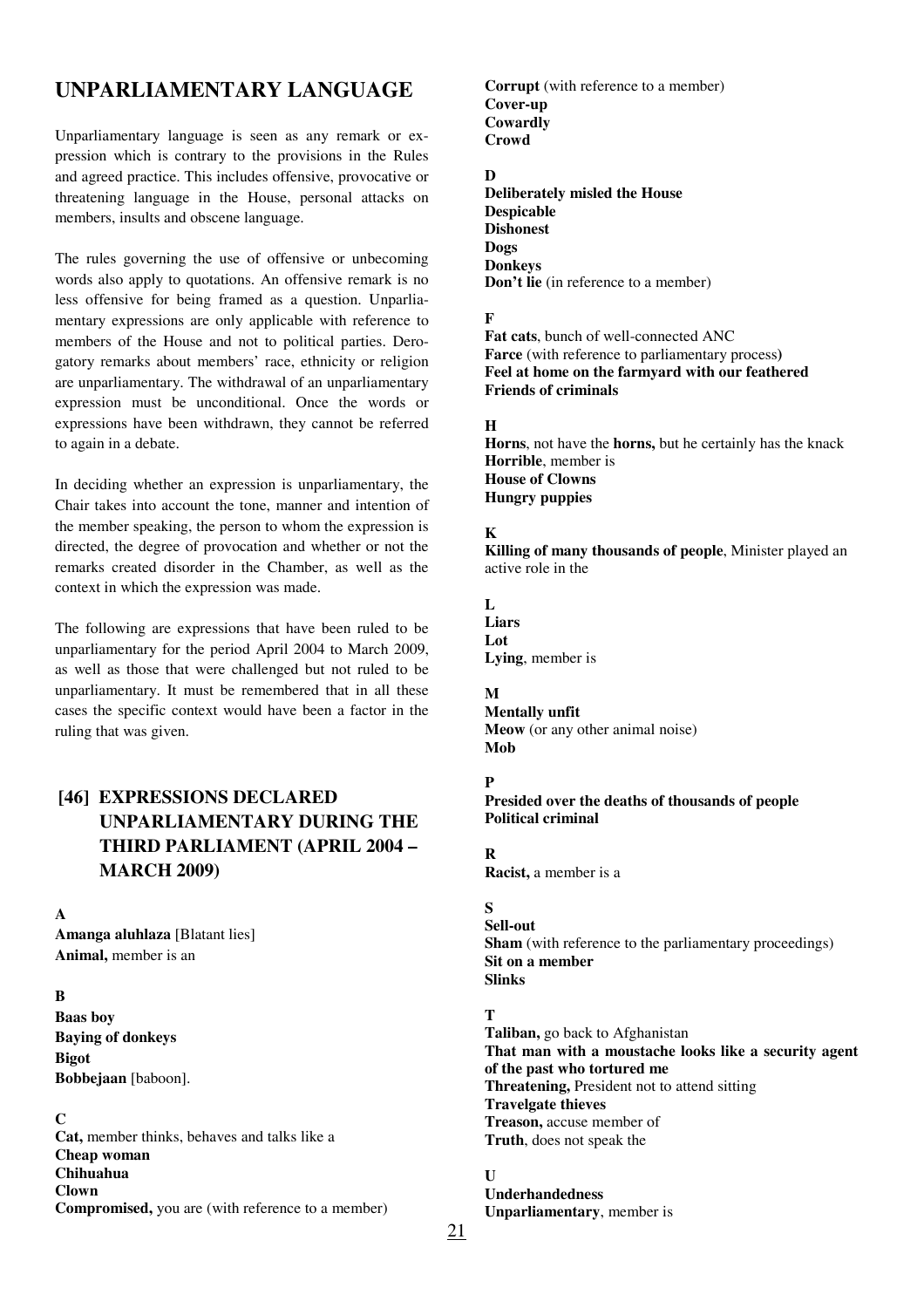## **[47] EXPRESSIONS CHALLENGED BUT NOT DECLARED UNPARLIAMENTARY**

### **A**

**Arrogant**, Minister is

### **B**

**Blackmailed into consensus**, we will not be **Biggest mouthed member Bored** 

### **C**

**Charming Corrupt government Cover-up** 

### **D**

**Dictator,** member was a

### **I**

**Ill-considered statements**, by members **Improper conduct Izinja ziyayikhonkotha imoto ehambayo, emileyo ziyayintsontsela** [Only those who work hard are being criticised]

### **L**

**Last refuge of scoundrels** (with reference to a party)

### **M**

**Misleading**, member **Misled the House** 

### **N**

**Naïve** (with reference to a party) **Network of syndicates of crime** (with reference to government) **Nonsense**, member is talking

### **P**

**Pipsqueak** 

### **R**

**Racist** (with reference to a party) **Rubbish**, I will not listen **Rude to ignore repeated letters Rutang bana ditaola**, [equip the young generation with the necessary skills]

**S Scavenger** (with reference to a party) **Shut up Stupid** 

**T Token members** 

**U** 

**Ukhulume izinto ezingelona iqiniso** [she spoke about things that are not true]

**W Womanhood is questionable**, your

### **ABBREVIATIONS USED**

| <b>ATC</b>     | Announcements, Tablings and Committee<br>Reports (daily paper which is effectively<br>an appendix to the Minutes of Proceed- |
|----------------|------------------------------------------------------------------------------------------------------------------------------|
|                | ings)                                                                                                                        |
| <b>JRC</b>     | <b>Joint Rules Committee</b>                                                                                                 |
| <b>JSCI</b>    | Joint Standing Committee on Intelligence                                                                                     |
| <b>Minutes</b> | Minutes of the National Assembly                                                                                             |
| <b>NA</b>      | National Assembly                                                                                                            |
| <b>NCOP</b>    | <b>National Council of Provinces</b>                                                                                         |
| <b>POA</b>     | Parliamentary Oversight Authority                                                                                            |
| <b>PARTIES</b> |                                                                                                                              |
| <b>ANC</b>     | <b>African National Congress</b>                                                                                             |
| DA             | Democratic Alliance                                                                                                          |
| <b>IFP</b>     | Inkatha Freedom Party                                                                                                        |
| <b>UDM</b>     | <b>United Democratic Movement</b>                                                                                            |
| ID             | <b>Independent Democrats</b>                                                                                                 |
| <b>ACDP</b>    | African Christian Democratic Party                                                                                           |
| FF Plus        | Freedom Front Plus                                                                                                           |
| Nadeco         | National Democratic Convention                                                                                               |
| <b>UCDP</b>    | United Christian Democratic Party                                                                                            |
| <b>MF</b>      | <b>Minority Front</b>                                                                                                        |
| APC            | African People's Congress                                                                                                    |
| <b>PAC</b>     | Pan Africanist Congress of Azania                                                                                            |
| Azapo          | Azanian People's Organisation                                                                                                |
| FD             | <b>Federation of Democrats</b>                                                                                               |
| <b>NA</b>      | <b>National Alliance</b>                                                                                                     |